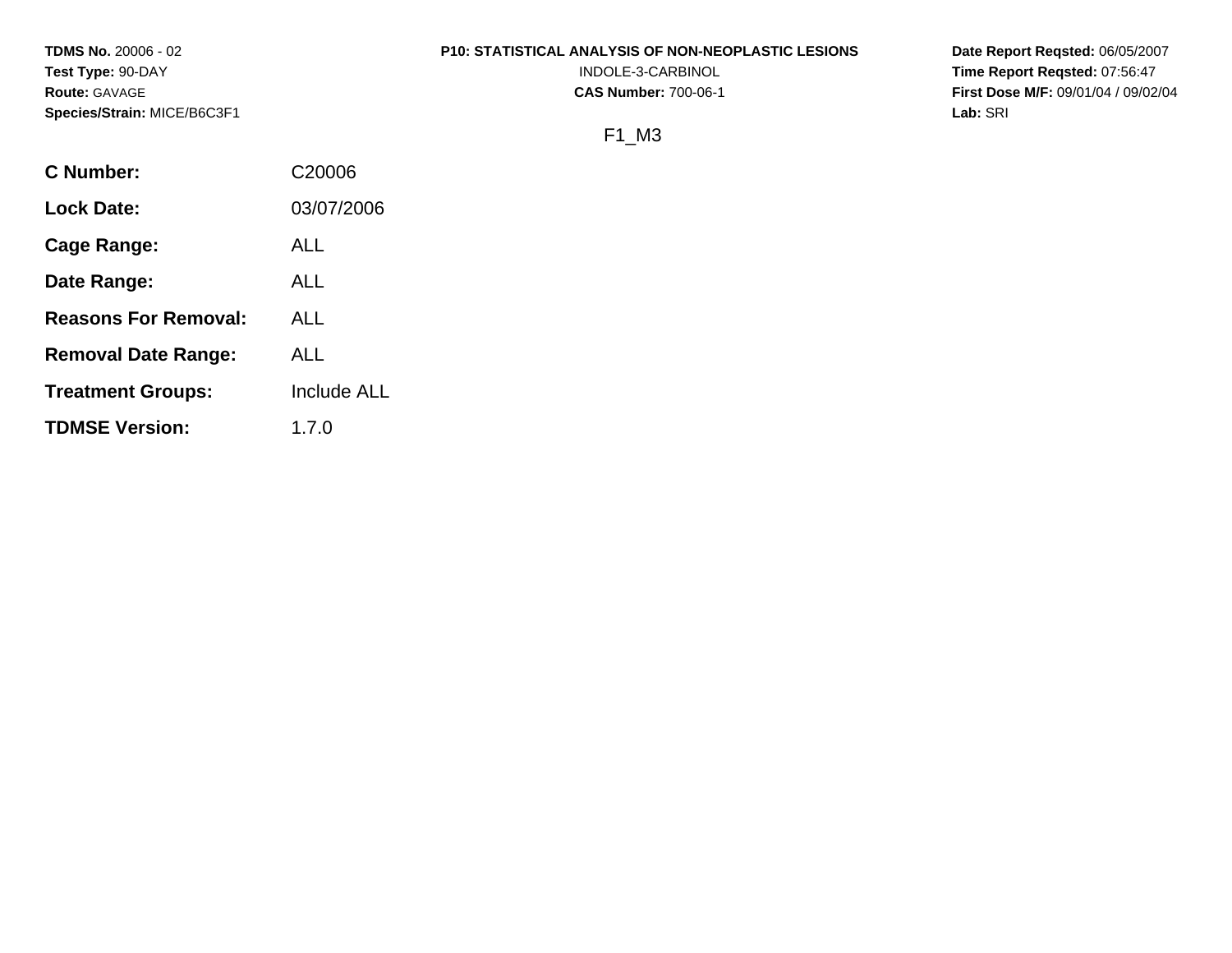#### **SUMMARY OF STATISTICALLY SIGNIFICANT (P<=.05) RESULTS IN THE ANALYSIS OF INDOLE-3-CARBINOL**

#### **MALE MICE**

**Organ**  Lymph Node, Mesenteric **Spleen** 

**Morphology**  Necrosis Lymphoid Hematopoietic Cell Proliferation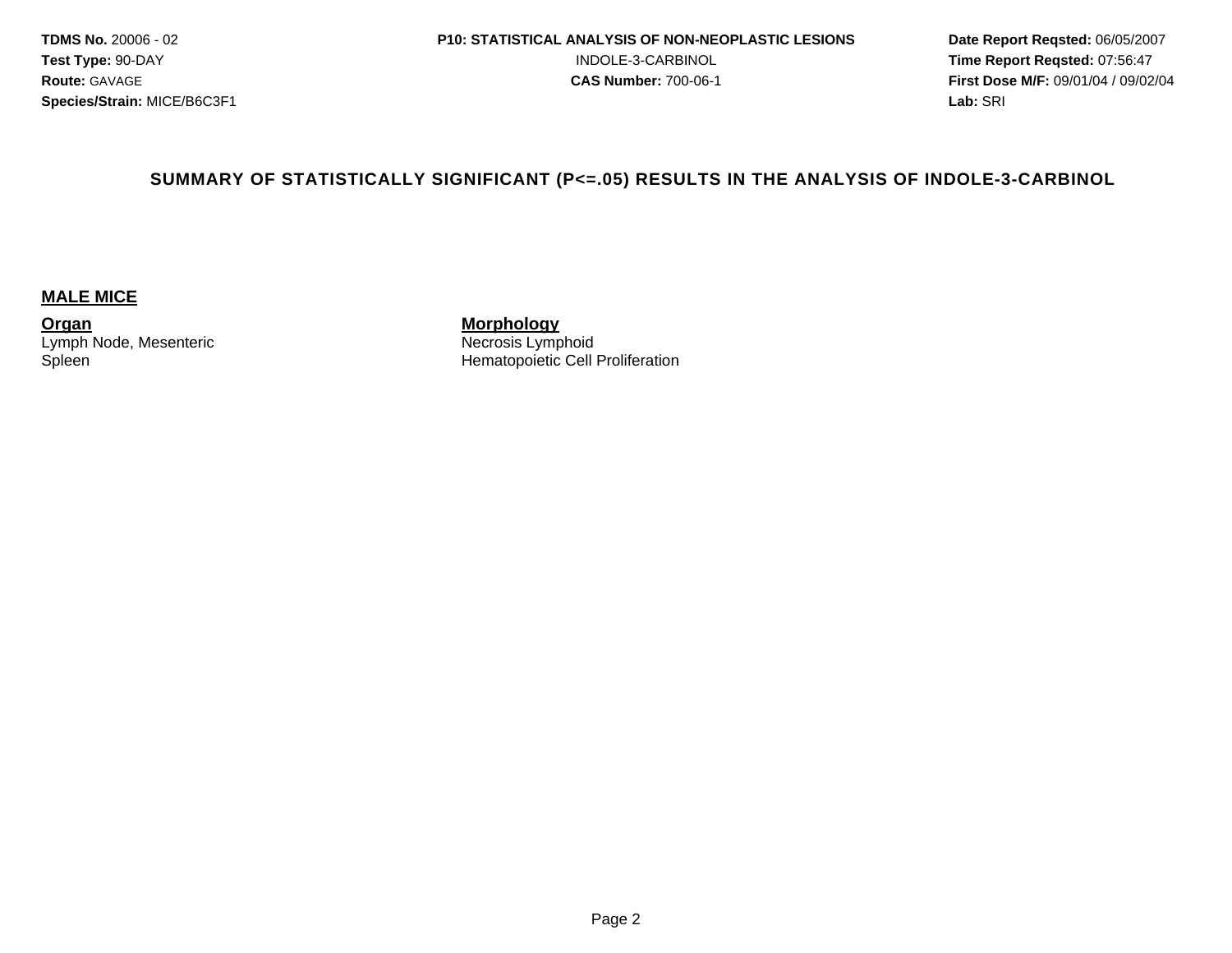|                                                                   |            |                   | <b>Males</b> |             |                  |                  |
|-------------------------------------------------------------------|------------|-------------------|--------------|-------------|------------------|------------------|
| <b>DOSE</b>                                                       | 0 MG/KG    | <b>15.6 MG/KG</b> | 31.25 MG/KG  | 62.5 MG/KG  | <b>125 MG/KG</b> | <b>250 MG/KG</b> |
|                                                                   |            |                   |              |             |                  |                  |
| <b>Adrenal Cortex</b><br><b>Accessory Adrenal Cortical Nodule</b> |            |                   |              |             |                  |                  |
| <b>LESION RATES</b>                                               |            |                   |              |             |                  |                  |
| <b>OVERALL</b> (a)                                                | 3/10 (30%) | $0/0 (0\%)$       | $0/0(0\%)$   | $0/0 (0\%)$ | $0/0 (0\%)$      | $0/10(0\%)$      |
| POLY-3 RATE (b)                                                   | 3/10.00    | 0/0.00            | 0/0.00       | 0/0.00      | 0/0.00           | 0/10.00          |
| POLY-3 PERCENT (g)                                                | 30%        | 0%                | 0%           | 0%          | $0\%$            | 0%               |
| <b>TERMINAL (d)</b>                                               | 3/10 (30%) | $0/0 (0\%)$       | $0/0 (0\%)$  | $0/0 (0\%)$ | $0/0 (0\%)$      | $0/10(0\%)$      |
| <b>FIRST INCIDENCE</b>                                            | 94 $(T)$   |                   |              |             |                  | ---              |
| <b>STATISTICAL TESTS</b>                                          |            |                   |              |             |                  |                  |
| <b>LIFE TABLE</b>                                                 | P=0.064N   | (e)               | (e)          | (e)         | (e)              | $P = 0.111N$     |
| POLY <sub>3</sub>                                                 | (e)        | (e)               | (e)          | (e)         | (e)              | P=0.095N         |
| <b>POLY 1.5</b>                                                   | (e)        | (e)               | (e)          | (e)         | (e)              | P=0.095N         |
| POLY <sub>6</sub>                                                 | (e)        | (e)               | (e)          | (e)         | (e)              | P=0.095N         |
| <b>LOGISTIC REGRESSION</b>                                        | P=0.064N   | (e)               | (e)          | (e)         | (e)              | (e)              |
| <b>COCH-ARM / FISHERS</b>                                         | P=0.059N   | (e)               | (e)          | (e)         | (e)              | $P = 0.105N$     |
| <b>ORDER RESTRICTED</b>                                           | (e)        | (e)               | (e)          | (e)         | (e)              | (e)              |
| MAX-ISO-POLY-3                                                    | (e)        | (e)               | (e)          | (e)         | (e)              | (e)              |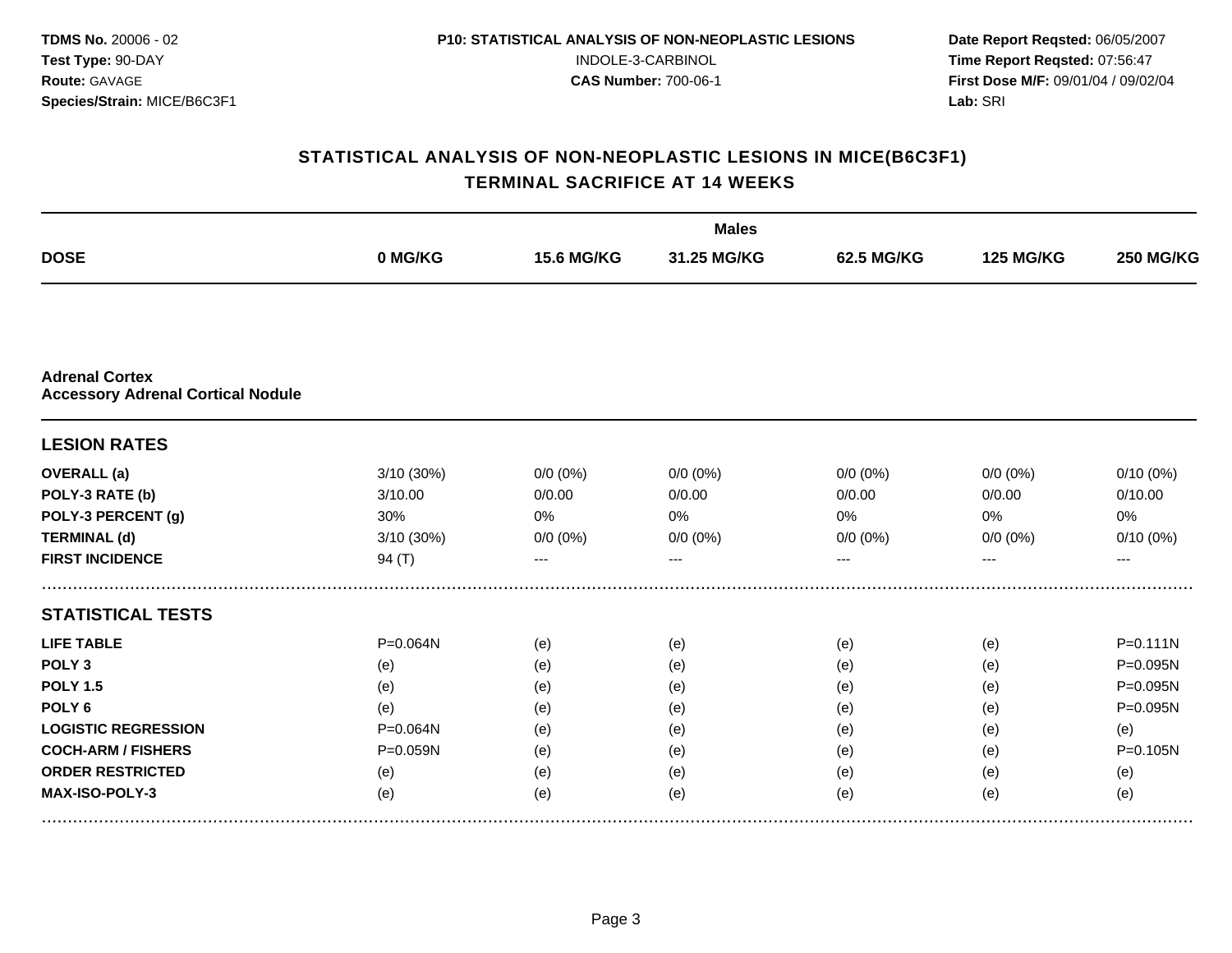|                                               |             |                   | <b>Males</b> |             |                  |                  |
|-----------------------------------------------|-------------|-------------------|--------------|-------------|------------------|------------------|
| <b>DOSE</b>                                   | 0 MG/KG     | <b>15.6 MG/KG</b> | 31.25 MG/KG  | 62.5 MG/KG  | <b>125 MG/KG</b> | <b>250 MG/KG</b> |
|                                               |             |                   |              |             |                  |                  |
| <b>Adrenal Cortex: Capsule</b><br>Hyperplasia |             |                   |              |             |                  |                  |
| <b>LESION RATES</b>                           |             |                   |              |             |                  |                  |
| <b>OVERALL</b> (a)                            | 5/10 (50%)  | $0/0 (0\%)$       | $0/0(0\%)$   | $0/0 (0\%)$ | $0/0 (0\%)$      | 5/10 (50%)       |
| POLY-3 RATE (b)                               | 5/10.00     | 0/0.00            | 0/0.00       | 0/0.00      | 0/0.00           | 5/10.00          |
| POLY-3 PERCENT (g)                            | 50%         | $0\%$             | 0%           | 0%          | $0\%$            | 50%              |
| <b>TERMINAL (d)</b>                           | 5/10 (50%)  | $0/0 (0\%)$       | $0/0 (0\%)$  | $0/0 (0\%)$ | $0/0 (0\%)$      | 5/10 (50%)       |
| <b>FIRST INCIDENCE</b>                        | 94 $(T)$    |                   |              |             |                  | 94 $(T)$         |
| <b>STATISTICAL TESTS</b>                      |             |                   |              |             |                  |                  |
| <b>LIFE TABLE</b>                             | $P = 0.586$ | (e)               | (e)          | (e)         | (e)              | $P = 0.669$      |
| POLY <sub>3</sub>                             | (e)         | (e)               | (e)          | (e)         | (e)              | $P = 0.664$      |
| <b>POLY 1.5</b>                               | (e)         | (e)               | (e)          | (e)         | (e)              | $P = 0.664$      |
| POLY <sub>6</sub>                             | (e)         | (e)               | (e)          | (e)         | (e)              | $P = 0.664$      |
| <b>LOGISTIC REGRESSION</b>                    | $P = 0.586$ | (e)               | (e)          | (e)         | (e)              | $P = 0.669$      |
| <b>COCH-ARM / FISHERS</b>                     | $P = 0.588$ | (e)               | (e)          | (e)         | (e)              | $P = 0.672N$     |
| <b>ORDER RESTRICTED</b>                       | (e)         | (e)               | (e)          | (e)         | (e)              | (e)              |
| MAX-ISO-POLY-3                                | (e)         | (e)               | (e)          | (e)         | (e)              | (e)              |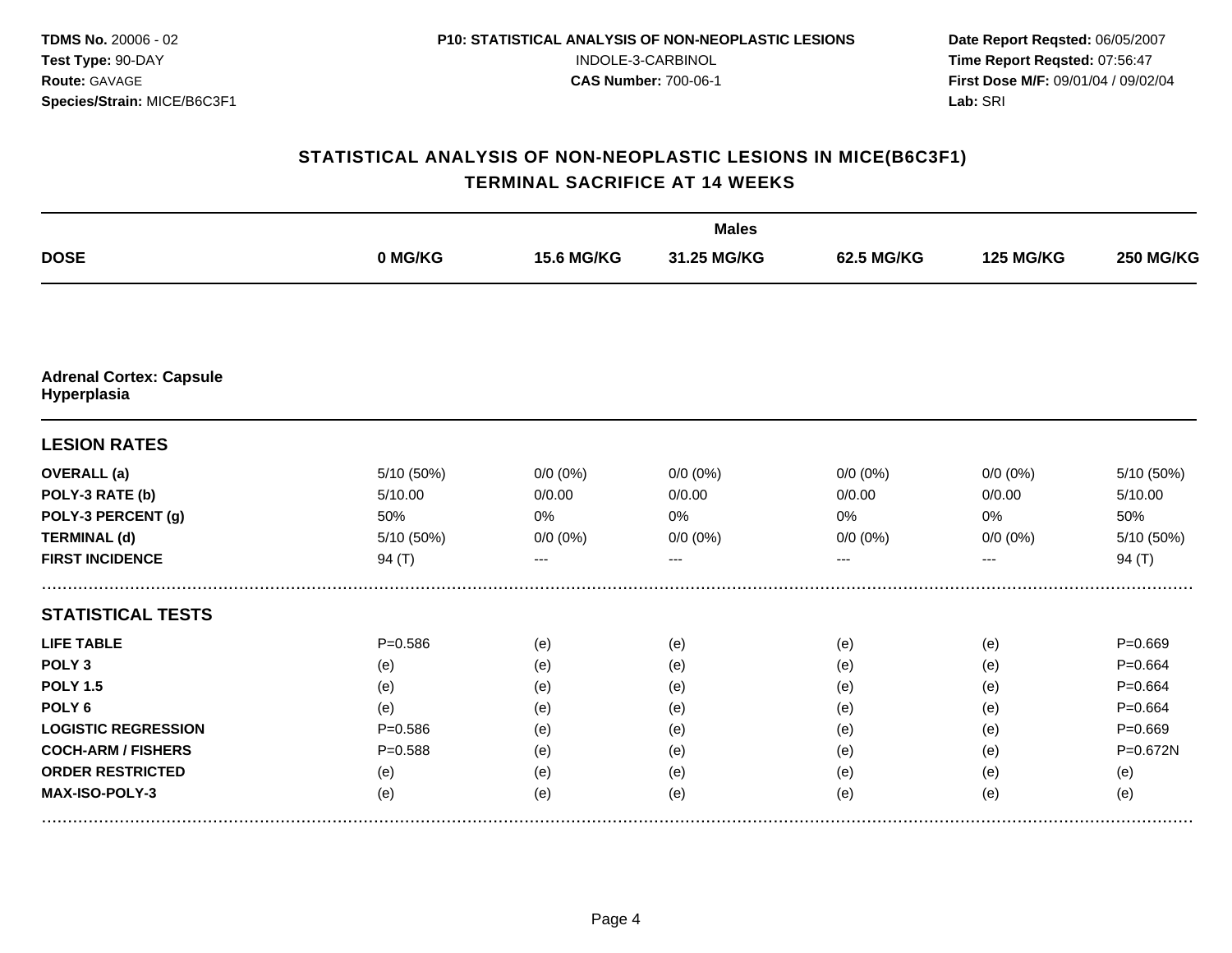|                                                 |             |                   | <b>Males</b> |             |                  |                  |
|-------------------------------------------------|-------------|-------------------|--------------|-------------|------------------|------------------|
| <b>DOSE</b>                                     | 0 MG/KG     | <b>15.6 MG/KG</b> | 31.25 MG/KG  | 62.5 MG/KG  | <b>125 MG/KG</b> | <b>250 MG/KG</b> |
|                                                 |             |                   |              |             |                  |                  |
| <b>Esophagus</b><br><b>Inflammation Chronic</b> |             |                   |              |             |                  |                  |
| <b>LESION RATES</b>                             |             |                   |              |             |                  |                  |
| <b>OVERALL</b> (a)                              | 3/10 (30%)  | $0/0 (0\%)$       | $0/0 (0\%)$  | $0/0 (0\%)$ | $0/0 (0\%)$      | 3/10 (30%)       |
| POLY-3 RATE (b)                                 | 3/10.00     | 0/0.00            | 0/0.00       | 0/0.00      | 0/0.00           | 3/10.00          |
| POLY-3 PERCENT (g)                              | 30%         | 0%                | 0%           | 0%          | 0%               | 30%              |
| <b>TERMINAL (d)</b>                             | 3/10 (30%)  | $0/0 (0\%)$       | $0/0 (0\%)$  | $0/0 (0\%)$ | $0/0 (0\%)$      | 3/10 (30%)       |
| <b>FIRST INCIDENCE</b>                          | 94 $(T)$    |                   |              |             |                  | 94 $(T)$         |
| <b>STATISTICAL TESTS</b>                        |             |                   |              |             |                  |                  |
| <b>LIFE TABLE</b>                               | $P = 0.594$ | (e)               | (e)          | (e)         | (e)              | $P = 0.683$      |
| POLY <sub>3</sub>                               | (e)         | (e)               | (e)          | (e)         | (e)              | $P = 0.678$      |
| <b>POLY 1.5</b>                                 | (e)         | (e)               | (e)          | (e)         | (e)              | $P = 0.678$      |
| POLY <sub>6</sub>                               | (e)         | (e)               | (e)          | (e)         | (e)              | $P = 0.678$      |
| <b>LOGISTIC REGRESSION</b>                      | $P = 0.594$ | (e)               | (e)          | (e)         | (e)              | $P = 0.683$      |
| <b>COCH-ARM / FISHERS</b>                       | $P = 0.596$ | (e)               | (e)          | (e)         | (e)              | P=0.686N         |
| <b>ORDER RESTRICTED</b>                         | (e)         | (e)               | (e)          | (e)         | (e)              | (e)              |
| MAX-ISO-POLY-3                                  | (e)         | (e)               | (e)          | (e)         | (e)              | (e)              |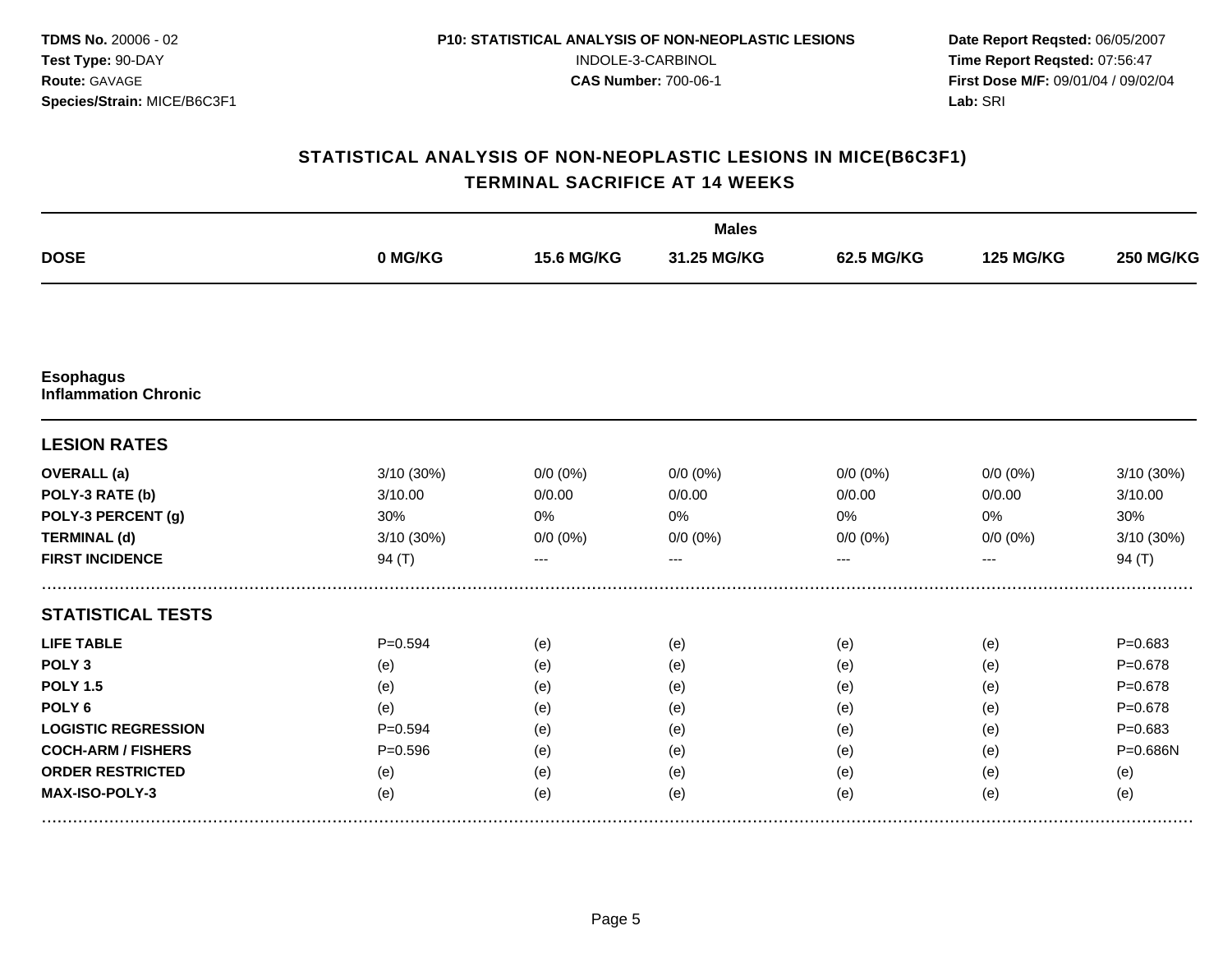|                                                       |             |                   | <b>Males</b> |             |                  |                  |
|-------------------------------------------------------|-------------|-------------------|--------------|-------------|------------------|------------------|
| <b>DOSE</b>                                           | 0 MG/KG     | <b>15.6 MG/KG</b> | 31.25 MG/KG  | 62.5 MG/KG  | <b>125 MG/KG</b> | <b>250 MG/KG</b> |
|                                                       |             |                   |              |             |                  |                  |
| <b>Harderian Gland</b><br><b>Inflammation Chronic</b> |             |                   |              |             |                  |                  |
| <b>LESION RATES</b>                                   |             |                   |              |             |                  |                  |
| <b>OVERALL</b> (a)                                    | 1/10 (10%)  | $0/0 (0\%)$       | $0/0(0\%)$   | $0/0 (0\%)$ | $0/0 (0\%)$      | 2/10 (20%)       |
| POLY-3 RATE (b)                                       | 1/10.00     | 0/0.00            | 0/0.00       | 0/0.00      | 0/0.00           | 2/10.00          |
| POLY-3 PERCENT (g)                                    | 10%         | 0%                | 0%           | 0%          | $0\%$            | 20%              |
| <b>TERMINAL (d)</b>                                   | 1/10 (10%)  | $0/0 (0\%)$       | $0/0 (0\%)$  | $0/0 (0\%)$ | $0/0 (0\%)$      | 2/10 (20%)       |
| <b>FIRST INCIDENCE</b>                                | 94 $(T)$    |                   |              |             |                  | 94 $(T)$         |
| <b>STATISTICAL TESTS</b>                              |             |                   |              |             |                  |                  |
| <b>LIFE TABLE</b>                                     | $P = 0.380$ | (e)               | (e)          | (e)         | (e)              | $P = 0.500$      |
| POLY <sub>3</sub>                                     | (e)         | (e)               | (e)          | (e)         | (e)              | $P = 0.500$      |
| <b>POLY 1.5</b>                                       | (e)         | (e)               | (e)          | (e)         | (e)              | $P = 0.500$      |
| POLY <sub>6</sub>                                     | (e)         | (e)               | (e)          | (e)         | (e)              | $P = 0.500$      |
| <b>LOGISTIC REGRESSION</b>                            | $P = 0.380$ | (e)               | (e)          | (e)         | (e)              | $P = 0.500$      |
| <b>COCH-ARM / FISHERS</b>                             | $P = 0.377$ | (e)               | (e)          | (e)         | (e)              | $P = 0.500$      |
| <b>ORDER RESTRICTED</b>                               | (e)         | (e)               | (e)          | (e)         | (e)              | (e)              |
| MAX-ISO-POLY-3                                        | (e)         | (e)               | (e)          | (e)         | (e)              | (e)              |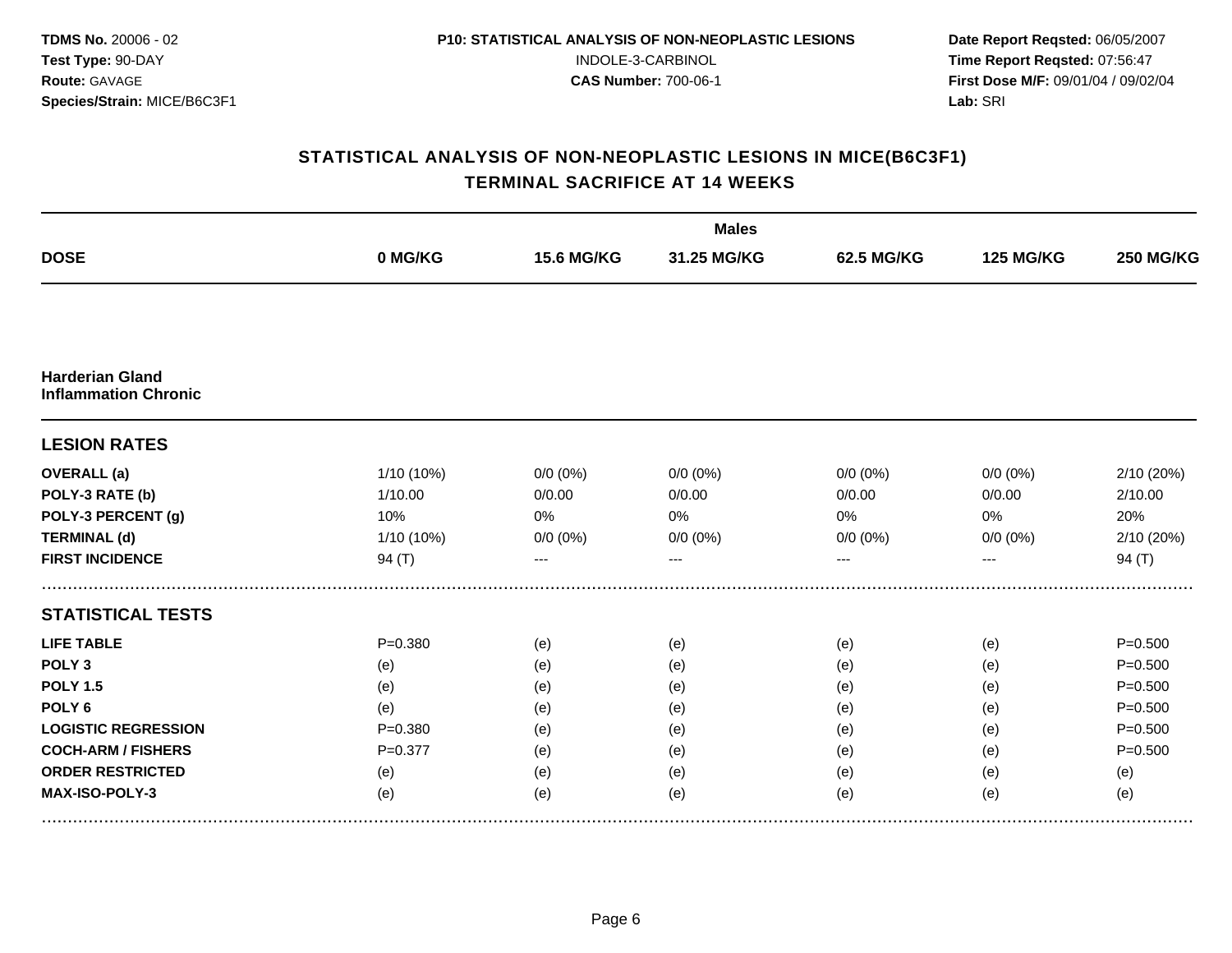|                                       |             |                   | <b>Males</b> |             |                  |                  |
|---------------------------------------|-------------|-------------------|--------------|-------------|------------------|------------------|
| <b>DOSE</b>                           | 0 MG/KG     | <b>15.6 MG/KG</b> | 31.25 MG/KG  | 62.5 MG/KG  | <b>125 MG/KG</b> | <b>250 MG/KG</b> |
|                                       |             |                   |              |             |                  |                  |
| Lymph Node, Mandibular<br>Hyperplasia |             |                   |              |             |                  |                  |
| <b>LESION RATES</b>                   |             |                   |              |             |                  |                  |
| <b>OVERALL</b> (a)                    | 3/9 (33%)   | $0/0 (0\%)$       | $0/0(0\%)$   | $0/0 (0\%)$ | $0/0 (0\%)$      | 4/10 (40%)       |
| POLY-3 RATE (b)                       | 3/9.00      | 0/0.00            | 0/0.00       | 0/0.00      | 0/0.00           | 4/10.00          |
| POLY-3 PERCENT (g)                    | 33.3%       | 0%                | 0%           | 0%          | $0\%$            | 40%              |
| <b>TERMINAL (d)</b>                   | 3/9 (33%)   | $0/0 (0\%)$       | $0/0 (0\%)$  | $0/0 (0\%)$ | $0/0 (0\%)$      | 4/10 (40%)       |
| <b>FIRST INCIDENCE</b>                | 94 $(T)$    |                   |              |             |                  | 94 $(T)$         |
| <b>STATISTICAL TESTS</b>              |             |                   |              |             |                  |                  |
| <b>LIFE TABLE</b>                     | $P = 0.476$ | (e)               | (e)          | (e)         | (e)              | $P = 0.568$      |
| POLY <sub>3</sub>                     | (e)         | (e)               | (e)          | (e)         | (e)              | $P = 0.566$      |
| <b>POLY 1.5</b>                       | (e)         | (e)               | (e)          | (e)         | (e)              | $P = 0.566$      |
| POLY <sub>6</sub>                     | (e)         | (e)               | (e)          | (e)         | (e)              | $P = 0.566$      |
| <b>LOGISTIC REGRESSION</b>            | $P=0.476$   | (e)               | (e)          | (e)         | (e)              | $P = 0.568$      |
| <b>COCH-ARM / FISHERS</b>             | $P = 0.475$ | (e)               | (e)          | (e)         | (e)              | $P = 0.570$      |
| <b>ORDER RESTRICTED</b>               | (e)         | (e)               | (e)          | (e)         | (e)              | (e)              |
| MAX-ISO-POLY-3                        | (e)         | (e)               | (e)          | (e)         | (e)              | (e)              |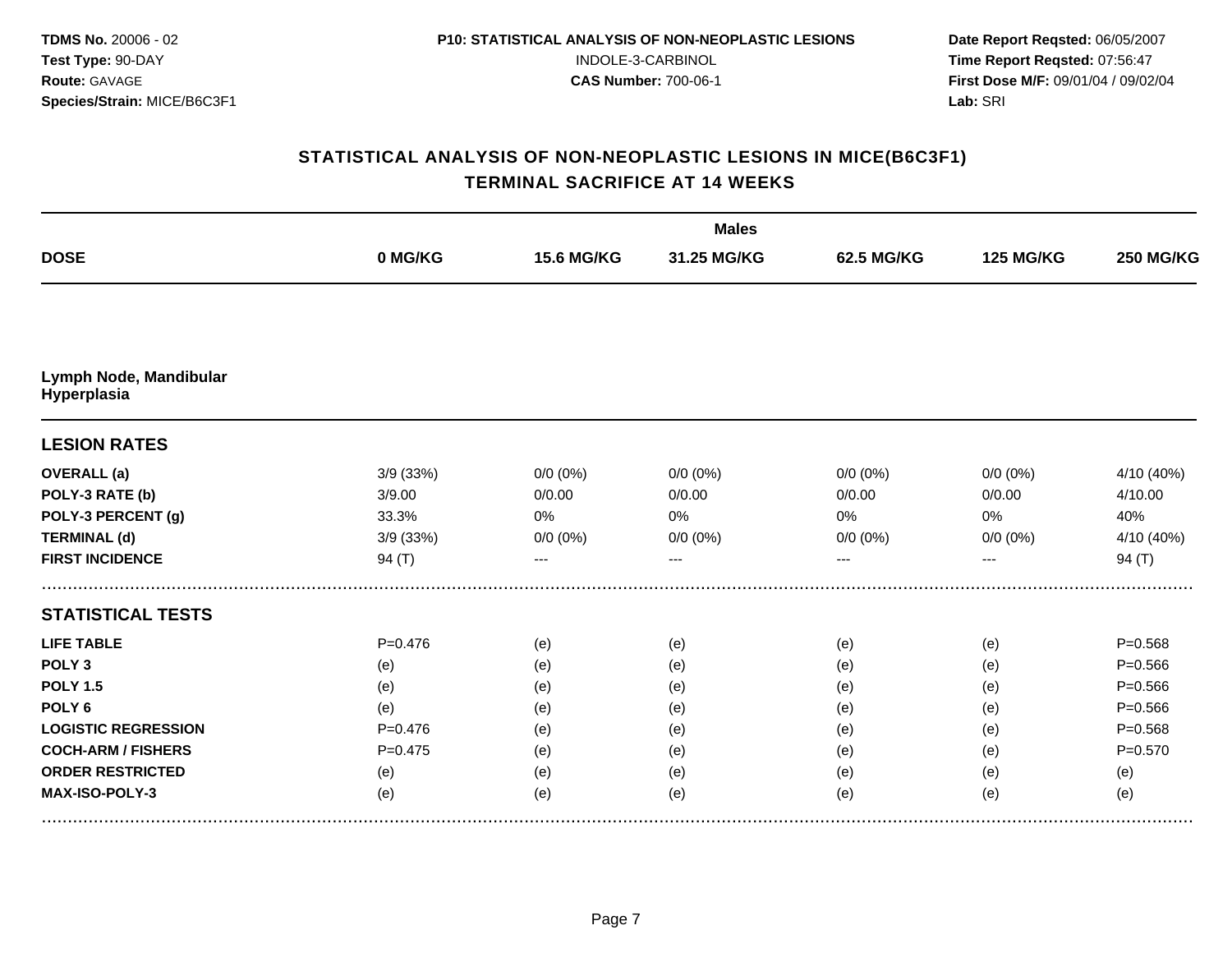|                                                        |              |                   | <b>Males</b> |             |                  |                  |
|--------------------------------------------------------|--------------|-------------------|--------------|-------------|------------------|------------------|
| <b>DOSE</b>                                            | 0 MG/KG      | <b>15.6 MG/KG</b> | 31.25 MG/KG  | 62.5 MG/KG  | <b>125 MG/KG</b> | <b>250 MG/KG</b> |
|                                                        |              |                   |              |             |                  |                  |
| Lymph Node, Mandibular<br><b>Infiltration Cellular</b> |              |                   |              |             |                  |                  |
| <b>LESION RATES</b>                                    |              |                   |              |             |                  |                  |
| <b>OVERALL</b> (a)                                     | 4/9 (44%)    | $0/0 (0\%)$       | $0/0 (0\%)$  | $0/0 (0\%)$ | $0/0 (0\%)$      | 3/10 (30%)       |
| POLY-3 RATE (b)                                        | 4/9.00       | 0/0.00            | 0/0.00       | 0/0.00      | 0/0.00           | 3/10.00          |
| POLY-3 PERCENT (g)                                     | 44.4%        | 0%                | 0%           | 0%          | 0%               | 30%              |
| <b>TERMINAL (d)</b>                                    | 4/9 (44%)    | $0/0 (0\%)$       | $0/0 (0\%)$  | $0/0 (0\%)$ | $0/0 (0\%)$      | 3/10 (30%)       |
| <b>FIRST INCIDENCE</b>                                 | 94 $(T)$     | ---               | ---          | ---         | ---              | 94 $(T)$         |
| <b>STATISTICAL TESTS</b>                               |              |                   |              |             |                  |                  |
| <b>LIFE TABLE</b>                                      | P=0.344N     | (e)               | (e)          | (e)         | (e)              | P=0.432N         |
| POLY <sub>3</sub>                                      | (e)          | (e)               | (e)          | (e)         | (e)              | P=0.433N         |
| <b>POLY 1.5</b>                                        | (e)          | (e)               | (e)          | (e)         | (e)              | P=0.433N         |
| POLY <sub>6</sub>                                      | (e)          | (e)               | (e)          | (e)         | (e)              | P=0.433N         |
| <b>LOGISTIC REGRESSION</b>                             | P=0.344N     | (e)               | (e)          | (e)         | (e)              | P=0.432N         |
| <b>COCH-ARM / FISHERS</b>                              | $P = 0.340N$ | (e)               | (e)          | (e)         | (e)              | $P = 0.430N$     |
| <b>ORDER RESTRICTED</b>                                | (e)          | (e)               | (e)          | (e)         | (e)              | (e)              |
| MAX-ISO-POLY-3                                         | (e)          | (e)               | (e)          | (e)         | (e)              | (e)              |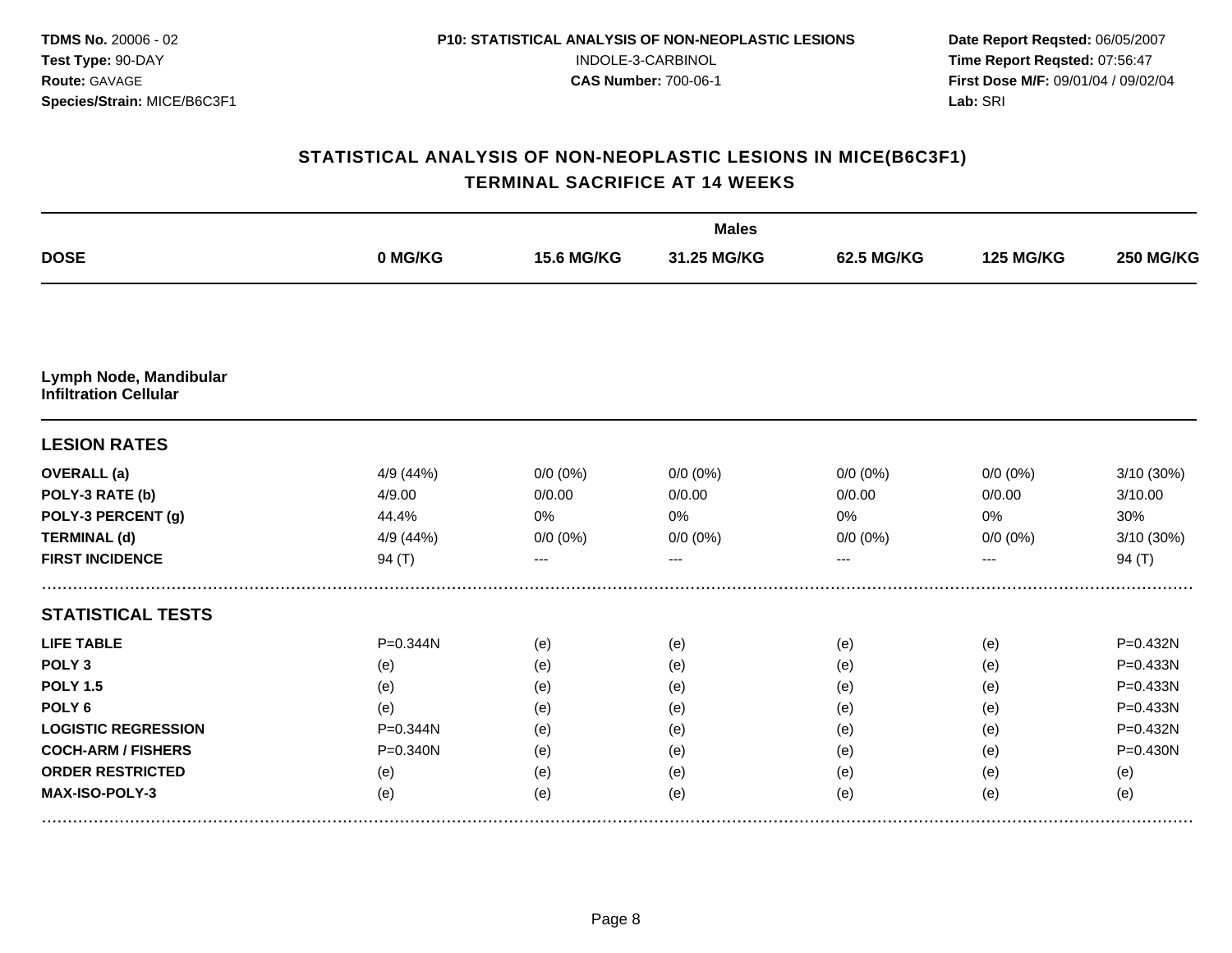|                                                    |            |                   | <b>Males</b> |             |                  |                  |
|----------------------------------------------------|------------|-------------------|--------------|-------------|------------------|------------------|
| <b>DOSE</b>                                        | 0 MG/KG    | <b>15.6 MG/KG</b> | 31.25 MG/KG  | 62.5 MG/KG  | <b>125 MG/KG</b> | <b>250 MG/KG</b> |
|                                                    |            |                   |              |             |                  |                  |
| Lymph Node, Mesenteric<br><b>Necrosis Lymphoid</b> |            |                   |              |             |                  |                  |
| <b>LESION RATES</b>                                |            |                   |              |             |                  |                  |
| <b>OVERALL</b> (a)                                 | 0/10(0%)   | $0/0 (0\%)$       | $0/0 (0\%)$  | $0/0 (0\%)$ | $0/0 (0\%)$      | 3/8 (38%)        |
| POLY-3 RATE (b)                                    | 0/10.00    | 0/0.00            | 0/0.00       | 0/0.00      | 0/0.00           | 3/8.00           |
| POLY-3 PERCENT (g)                                 | 0%         | 0%                | 0%           | 0%          | 0%               | 37.5%            |
| <b>TERMINAL (d)</b>                                | 0/10(0%)   | $0/0 (0\%)$       | $0/0 (0\%)$  | $0/0 (0\%)$ | $0/0 (0\%)$      | $3/8$ (38%)      |
| <b>FIRST INCIDENCE</b>                             | ---        | ---               | $---$        | ---         | ---              | 94(T)            |
| <b>STATISTICAL TESTS</b>                           |            |                   |              |             |                  |                  |
| <b>LIFE TABLE</b>                                  | $P=0.040*$ | (e)               | (e)          | (e)         | (e)              | $P = 0.074$      |
| POLY <sub>3</sub>                                  | (e)        | (e)               | (e)          | (e)         | (e)              | $P = 0.053$      |
| <b>POLY 1.5</b>                                    | (e)        | (e)               | (e)          | (e)         | (e)              | $P = 0.053$      |
| POLY <sub>6</sub>                                  | (e)        | (e)               | (e)          | (e)         | (e)              | $P = 0.053$      |
| <b>LOGISTIC REGRESSION</b>                         | (e)        | (e)               | (e)          | (e)         | (e)              | $P = 0.074$      |
| <b>COCH-ARM / FISHERS</b>                          | $P=0.036*$ | (e)               | (e)          | (e)         | (e)              | $P = 0.069$      |
| <b>ORDER RESTRICTED</b>                            | (e)        | (e)               | (e)          | (e)         | (e)              | (e)              |
| MAX-ISO-POLY-3                                     | (e)        | (e)               | (e)          | (e)         | (e)              | (e)              |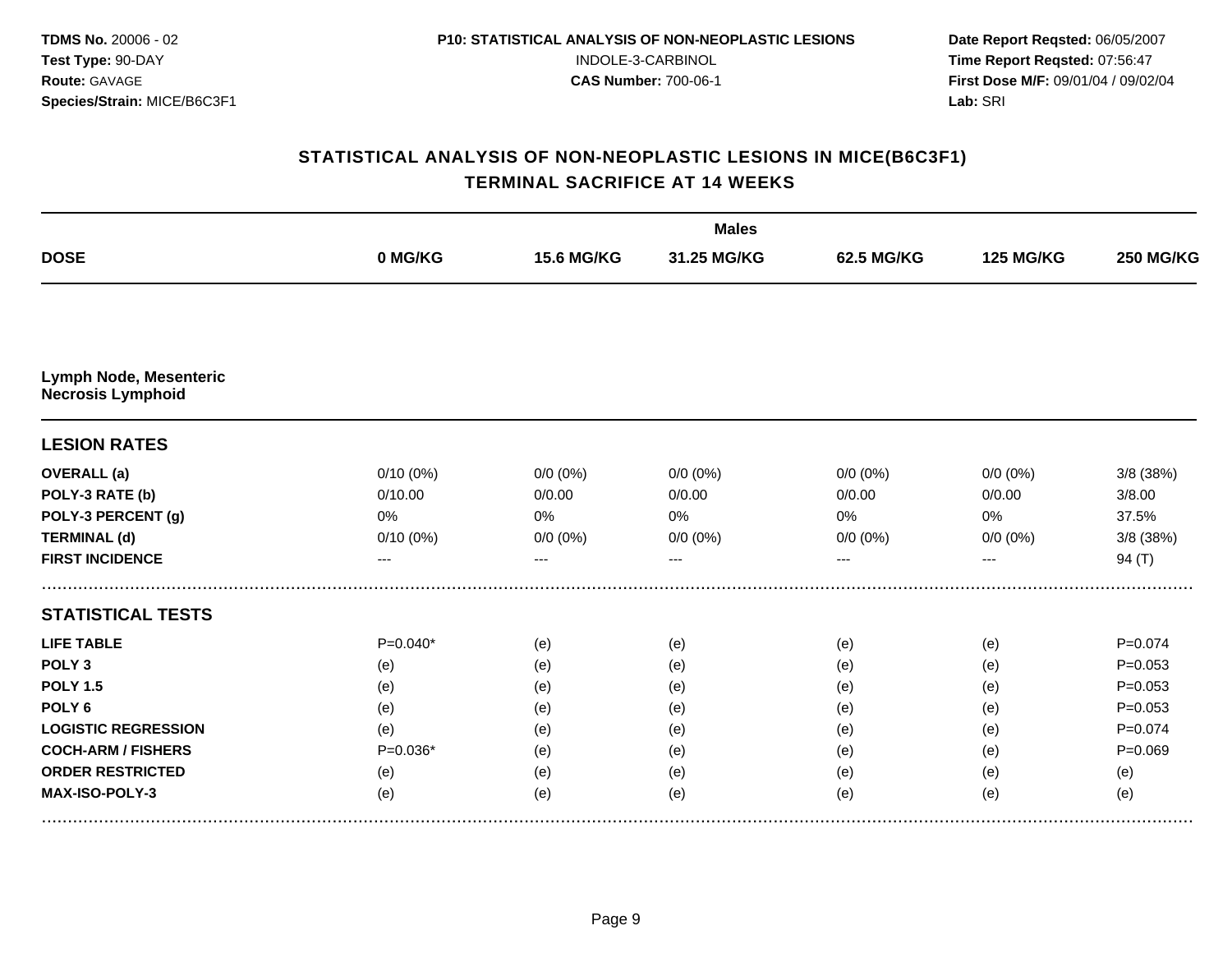|                                                |          |                   | <b>Males</b> |             |                  |                  |
|------------------------------------------------|----------|-------------------|--------------|-------------|------------------|------------------|
| <b>DOSE</b>                                    | 0 MG/KG  | <b>15.6 MG/KG</b> | 31.25 MG/KG  | 62.5 MG/KG  | <b>125 MG/KG</b> | <b>250 MG/KG</b> |
|                                                |          |                   |              |             |                  |                  |
| <b>Salivary Glands</b><br>Hyperplasia Lymphoid |          |                   |              |             |                  |                  |
| <b>LESION RATES</b>                            |          |                   |              |             |                  |                  |
| <b>OVERALL</b> (a)                             | 0/10(0%) | $0/0 (0\%)$       | $0/0(0\%)$   | $0/0 (0\%)$ | $0/0 (0\%)$      | $0/10(0\%)$      |
| POLY-3 RATE (b)                                | 0/10.00  | 0/0.00            | 0/0.00       | 0/0.00      | 0/0.00           | 0/10.00          |
| POLY-3 PERCENT (g)                             | 0%       | 0%                | 0%           | 0%          | 0%               | 0%               |
| <b>TERMINAL (d)</b>                            | 0/10(0%) | $0/0 (0\%)$       | $0/0 (0\%)$  | $0/0 (0\%)$ | $0/0 (0\%)$      | 0/10(0%)         |
| <b>FIRST INCIDENCE</b>                         | ---      |                   |              |             |                  | ---              |
| <b>STATISTICAL TESTS</b>                       |          |                   |              |             |                  |                  |
| <b>LIFE TABLE</b>                              | (e)      | (e)               | (e)          | (e)         | (e)              | (e)              |
| POLY <sub>3</sub>                              | (e)      | (e)               | (e)          | (e)         | (e)              | (e)              |
| <b>POLY 1.5</b>                                | (e)      | (e)               | (e)          | (e)         | (e)              | (e)              |
| POLY <sub>6</sub>                              | (e)      | (e)               | (e)          | (e)         | (e)              | (e)              |
| <b>LOGISTIC REGRESSION</b>                     | (e)      | (e)               | (e)          | (e)         | (e)              | (e)              |
| <b>COCH-ARM / FISHERS</b>                      | (e)      | (e)               | (e)          | (e)         | (e)              | (e)              |
| <b>ORDER RESTRICTED</b>                        | (e)      | (e)               | (e)          | (e)         | (e)              | (e)              |
| MAX-ISO-POLY-3                                 | (e)      | (e)               | (e)          | (e)         | (e)              | (e)              |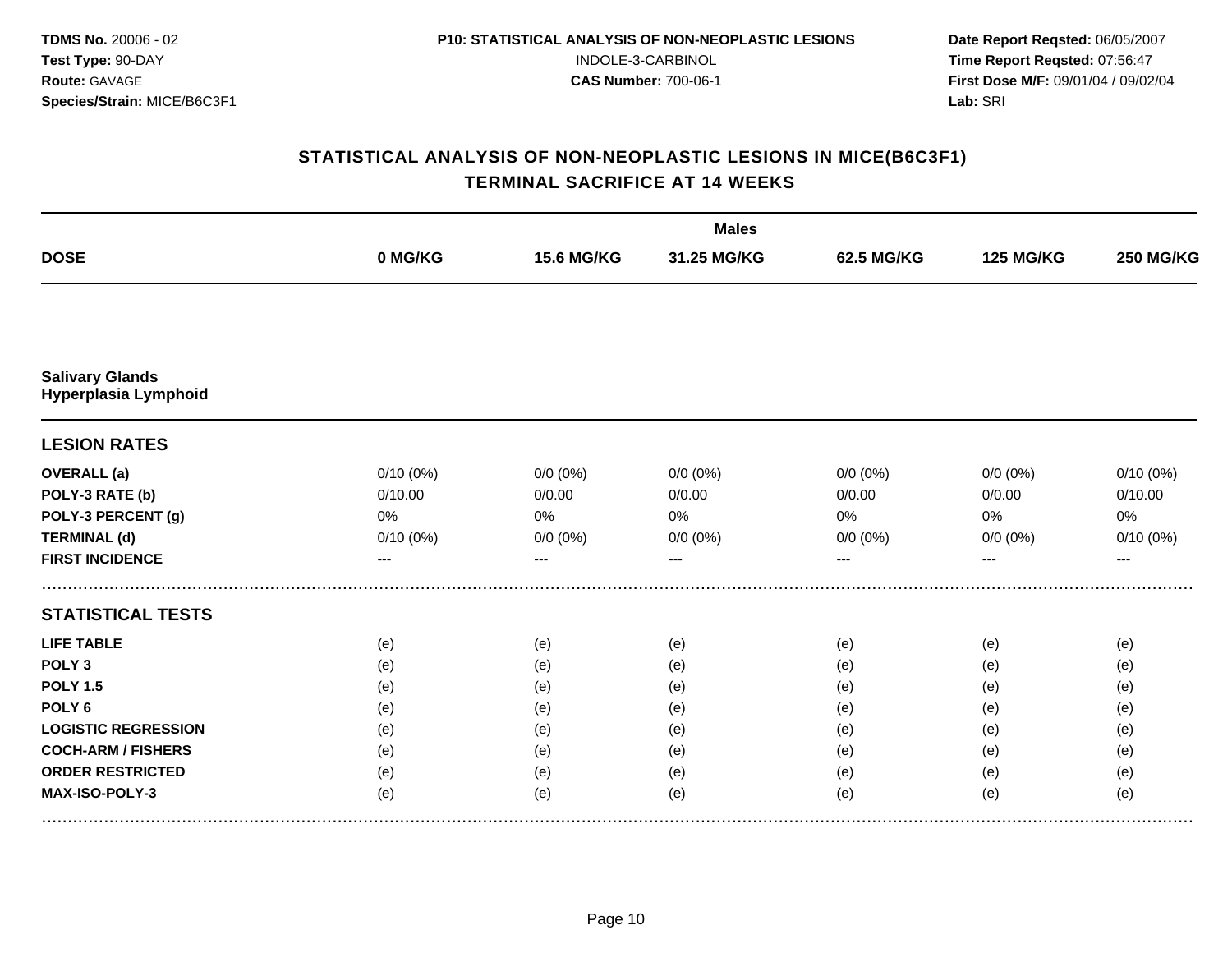|                                                   |          |                   | <b>Males</b> |             |                  |                  |
|---------------------------------------------------|----------|-------------------|--------------|-------------|------------------|------------------|
| <b>DOSE</b>                                       | 0 MG/KG  | <b>15.6 MG/KG</b> | 31.25 MG/KG  | 62.5 MG/KG  | <b>125 MG/KG</b> | <b>250 MG/KG</b> |
|                                                   |          |                   |              |             |                  |                  |
| Spleen<br><b>Hematopoietic Cell Proliferation</b> |          |                   |              |             |                  |                  |
| <b>LESION RATES</b>                               |          |                   |              |             |                  |                  |
| <b>OVERALL</b> (a)                                | 0/10(0%) | 2/3(67%)          | $0/0(0\%)$   | $0/0 (0\%)$ | $0/0 (0\%)$      | $0/10(0\%)$      |
| POLY-3 RATE (b)                                   | 0/10.00  | 2/3.00            | 0/0.00       | 0/0.00      | 0/0.00           | 0/10.00          |
| POLY-3 PERCENT (g)                                | 0%       | 66.7%             | 0%           | 0%          | $0\%$            | 0%               |
| <b>TERMINAL (d)</b>                               | 0/10(0%) | 2/3(67%)          | $0/0 (0\%)$  | $0/0 (0\%)$ | $0/0 (0\%)$      | 0/10(0%)         |
| <b>FIRST INCIDENCE</b>                            |          | 94 $(T)$          |              |             |                  |                  |
| <b>STATISTICAL TESTS</b>                          |          |                   |              |             |                  |                  |
| <b>LIFE TABLE</b>                                 | P=0.225N | $P=0.034*$        | (e)          | (e)         | (e)              | (e)              |
| POLY <sub>3</sub>                                 | (e)      | $P=0.003**$       | (e)          | (e)         | (e)              | (e)              |
| <b>POLY 1.5</b>                                   | (e)      | P=0.003**         | (e)          | (e)         | (e)              | (e)              |
| POLY <sub>6</sub>                                 | (e)      | $P=0.003**$       | (e)          | (e)         | (e)              | (e)              |
| <b>LOGISTIC REGRESSION</b>                        | (e)      | $P=0.034*$        | (e)          | (e)         | (e)              | (e)              |
| <b>COCH-ARM / FISHERS</b>                         | P=0.220N | $P=0.038*$        | (e)          | (e)         | (e)              | (e)              |
| <b>ORDER RESTRICTED</b>                           | (e)      | (e)               | (e)          | (e)         | (e)              | (e)              |
| MAX-ISO-POLY-3                                    | (e)      | (e)               | (e)          | (e)         | (e)              | (e)              |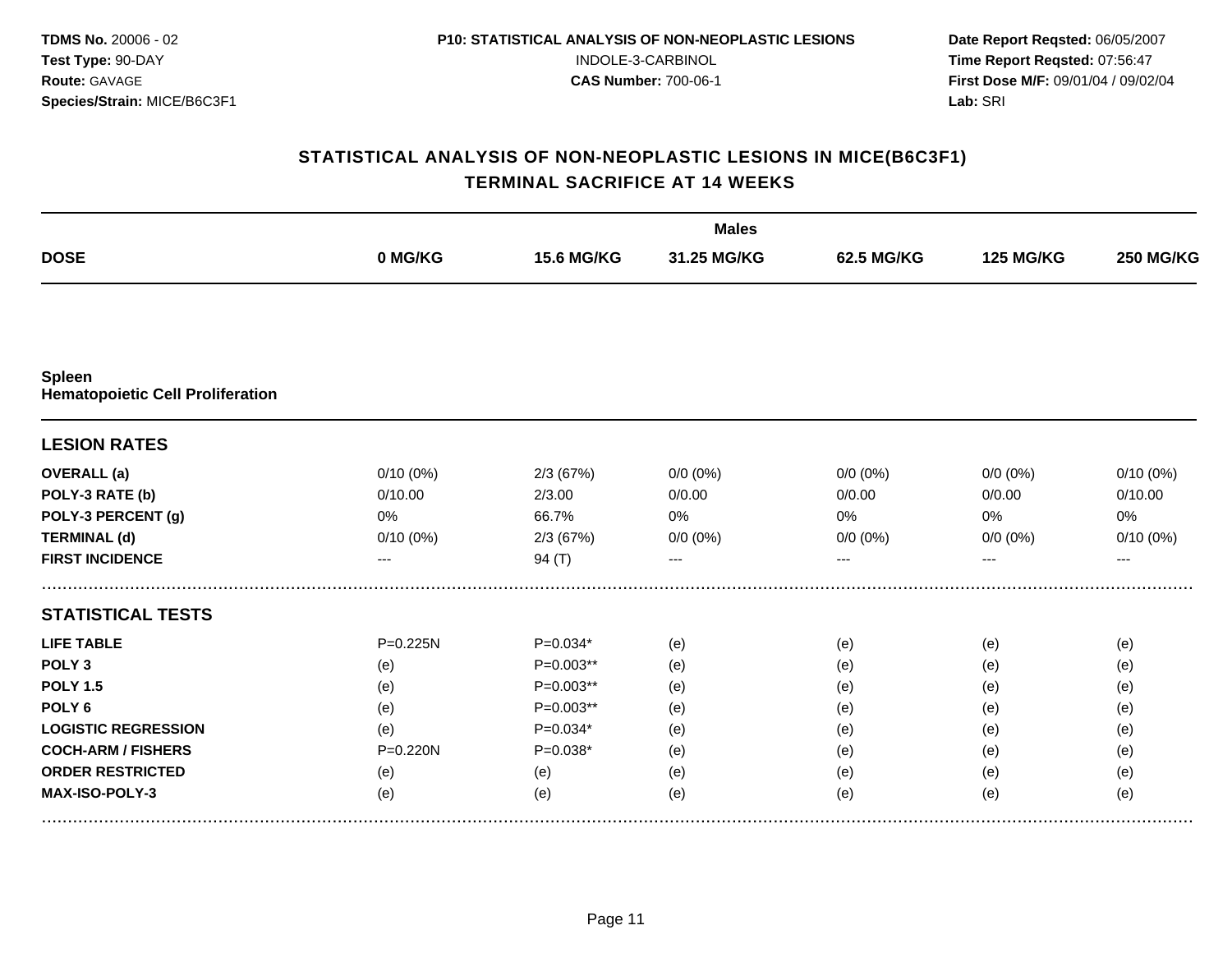|                                                                   |             |                   | <b>Females</b> |              |                  |                  |
|-------------------------------------------------------------------|-------------|-------------------|----------------|--------------|------------------|------------------|
| <b>DOSE</b>                                                       | 0 MG/KG     | <b>15.6 MG/KG</b> | 31.25 MG/KG    | 62.5 MG/KG   | <b>125 MG/KG</b> | <b>250 MG/KG</b> |
|                                                                   |             |                   |                |              |                  |                  |
| <b>Adrenal Cortex</b><br><b>Accessory Adrenal Cortical Nodule</b> |             |                   |                |              |                  |                  |
| <b>LESION RATES</b>                                               |             |                   |                |              |                  |                  |
| <b>OVERALL</b> (a)                                                | 0/10(0%)    | $0/0 (0\%)$       | $0/0 (0\%)$    | $0/0$ $(0%)$ | $0/0 (0\%)$      | $0/10(0\%)$      |
| POLY-3 RATE (b)                                                   | 0/10.00     | 0/0.00            | 0/0.00         | 0/0.00       | 0/0.00           | 0/10.00          |
| POLY-3 PERCENT (g)                                                | 0%          | 0%                | 0%             | 0%           | 0%               | 0%               |
| <b>TERMINAL (d)</b>                                               | $0/10(0\%)$ | $0/0 (0\%)$       | $0/0 (0\%)$    | $0/0 (0\%)$  | $0/0 (0\%)$      | $0/10(0\%)$      |
| <b>FIRST INCIDENCE</b>                                            | ---         | ---               | ---            | ---          | ---              | $---$            |
| <b>STATISTICAL TESTS</b>                                          |             |                   |                |              |                  |                  |
| <b>LIFE TABLE</b>                                                 | (e)         | (e)               | (e)            | (e)          | (e)              | (e)              |
| POLY <sub>3</sub>                                                 | (e)         | (e)               | (e)            | (e)          | (e)              | (e)              |
| <b>POLY 1.5</b>                                                   | (e)         | (e)               | (e)            | (e)          | (e)              | (e)              |
| POLY <sub>6</sub>                                                 | (e)         | (e)               | (e)            | (e)          | (e)              | (e)              |
| <b>LOGISTIC REGRESSION</b>                                        | (e)         | (e)               | (e)            | (e)          | (e)              | (e)              |
| <b>COCH-ARM / FISHERS</b>                                         | (e)         | (e)               | (e)            | (e)          | (e)              | (e)              |
| <b>ORDER RESTRICTED</b>                                           | (e)         | (e)               | (e)            | (e)          | (e)              | (e)              |
| MAX-ISO-POLY-3                                                    | (e)         | (e)               | (e)            | (e)          | (e)              | (e)              |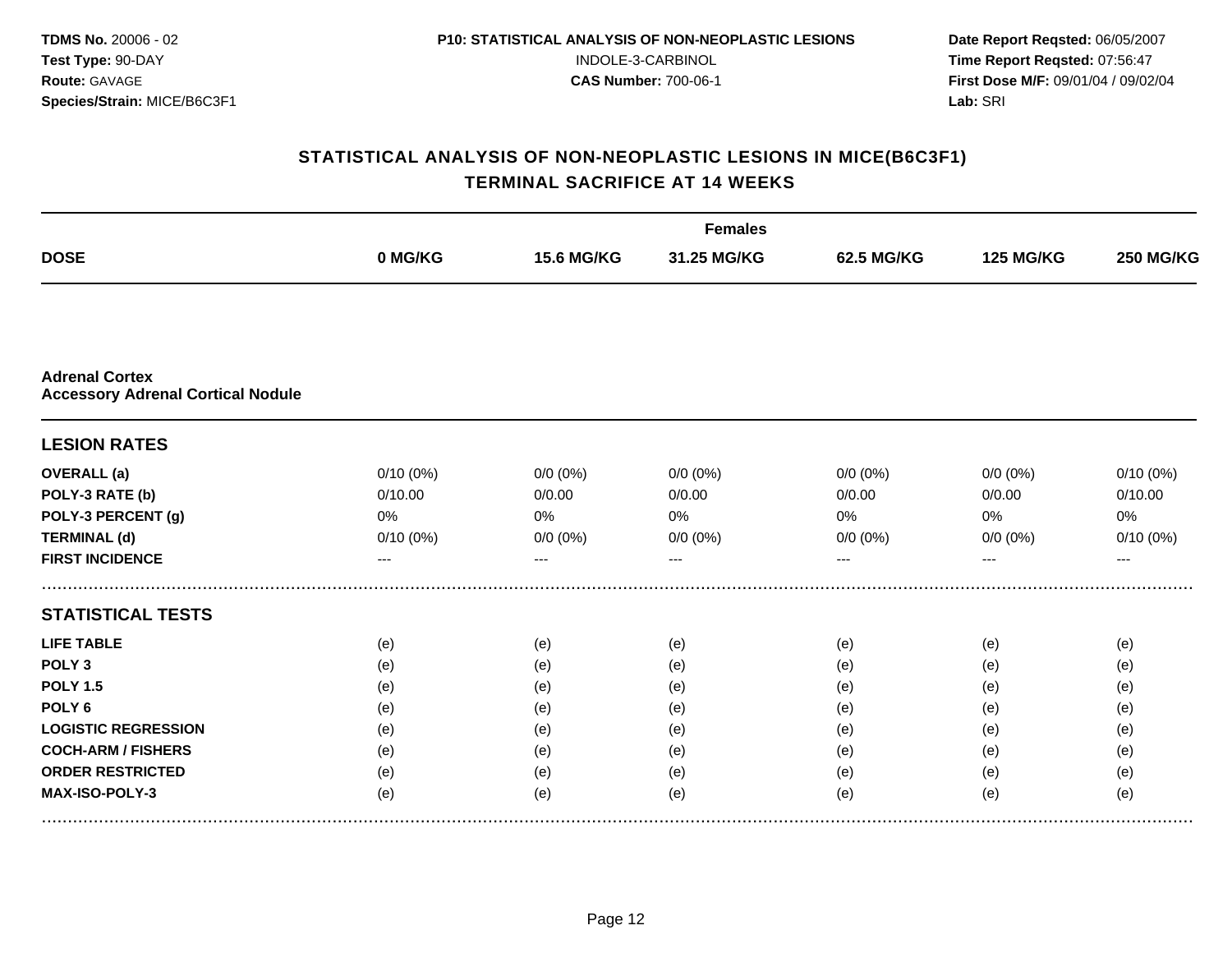|                                               |              |                   | <b>Females</b> |              |                  |                  |
|-----------------------------------------------|--------------|-------------------|----------------|--------------|------------------|------------------|
| <b>DOSE</b>                                   | 0 MG/KG      | <b>15.6 MG/KG</b> | 31.25 MG/KG    | 62.5 MG/KG   | <b>125 MG/KG</b> | <b>250 MG/KG</b> |
|                                               |              |                   |                |              |                  |                  |
| <b>Adrenal Cortex: Capsule</b><br>Hyperplasia |              |                   |                |              |                  |                  |
| <b>LESION RATES</b>                           |              |                   |                |              |                  |                  |
| <b>OVERALL</b> (a)                            | 10/10 (100%) | $0/0 (0\%)$       | $0/0 (0\%)$    | $0/0$ $(0%)$ | $0/0$ (0%)       | 10/10 (100%)     |
| POLY-3 RATE (b)                               | 10/10.00     | 0/0.00            | 0/0.00         | 0/0.00       | 0/0.00           | 10/10.00         |
| POLY-3 PERCENT (g)                            | 100%         | 0%                | 0%             | 0%           | 0%               | 100%             |
| <b>TERMINAL (d)</b>                           | 10/10 (100%) | $0/0 (0\%)$       | $0/0 (0\%)$    | $0/0 (0\%)$  | $0/0 (0\%)$      | 10/10 (100%)     |
| <b>FIRST INCIDENCE</b>                        | 94 (T)       |                   |                |              |                  | 94(T)            |
| <b>STATISTICAL TESTS</b>                      |              |                   |                |              |                  |                  |
| <b>LIFE TABLE</b>                             | (e)          | (e)               | (e)            | (e)          | (e)              | (e)              |
| POLY <sub>3</sub>                             | (e)          | (e)               | (e)            | (e)          | (e)              | (e)              |
| <b>POLY 1.5</b>                               | (e)          | (e)               | (e)            | (e)          | (e)              | (e)              |
| POLY <sub>6</sub>                             | (e)          | (e)               | (e)            | (e)          | (e)              | (e)              |
| <b>LOGISTIC REGRESSION</b>                    | (e)          | (e)               | (e)            | (e)          | (e)              | (e)              |
| <b>COCH-ARM / FISHERS</b>                     | (e)          | (e)               | (e)            | (e)          | (e)              | (e)              |
| <b>ORDER RESTRICTED</b>                       | (e)          | (e)               | (e)            | (e)          | (e)              | (e)              |
| MAX-ISO-POLY-3                                | (e)          | (e)               | (e)            | (e)          | (e)              | (e)              |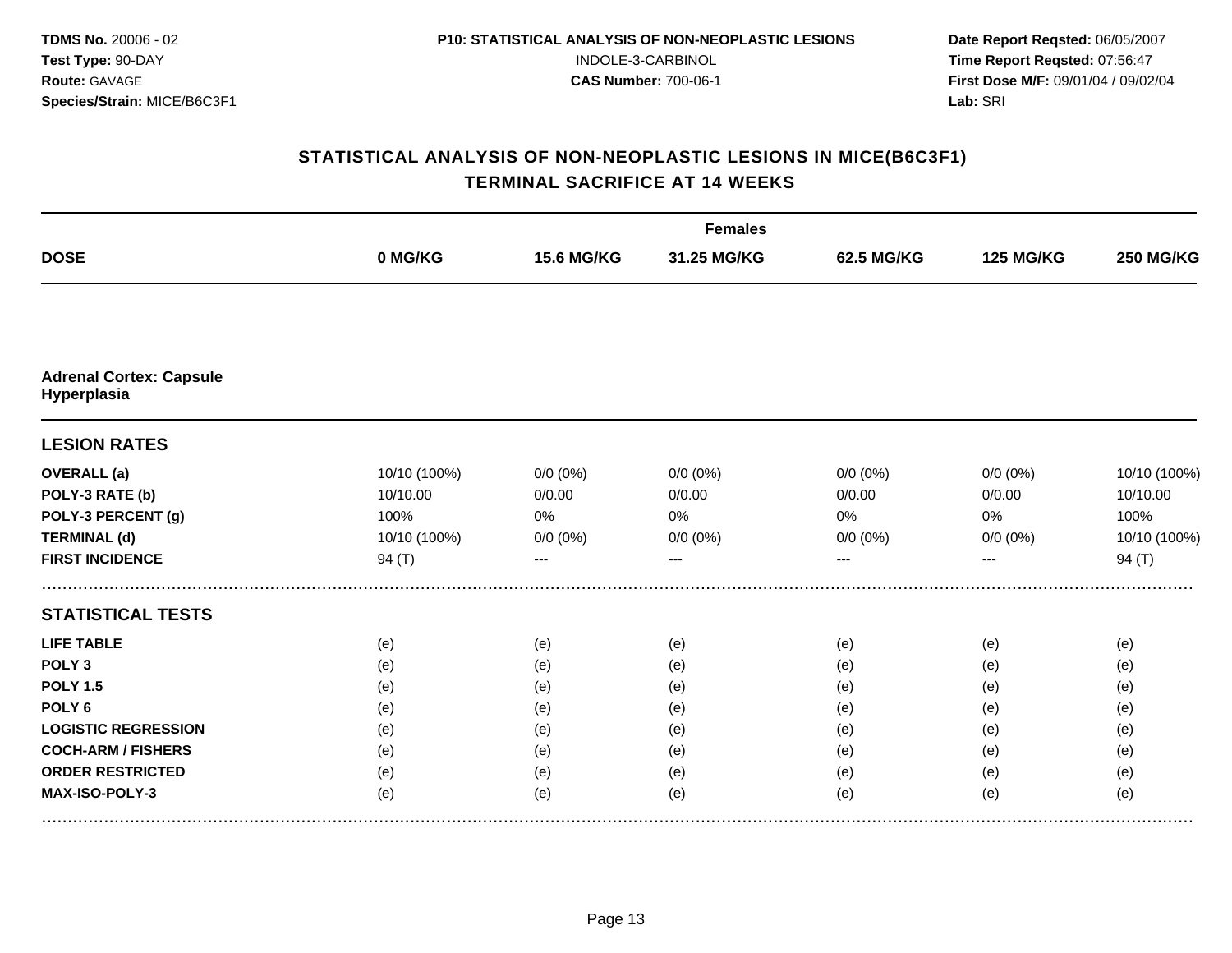|                                                 |             |                   | <b>Females</b> |             |                  |                  |
|-------------------------------------------------|-------------|-------------------|----------------|-------------|------------------|------------------|
| <b>DOSE</b>                                     | 0 MG/KG     | <b>15.6 MG/KG</b> | 31.25 MG/KG    | 62.5 MG/KG  | <b>125 MG/KG</b> | <b>250 MG/KG</b> |
|                                                 |             |                   |                |             |                  |                  |
| <b>Esophagus</b><br><b>Inflammation Chronic</b> |             |                   |                |             |                  |                  |
| <b>LESION RATES</b>                             |             |                   |                |             |                  |                  |
| <b>OVERALL</b> (a)                              | 2/10 (20%)  | $0/0 (0\%)$       | $0/0 (0\%)$    | $0/0 (0\%)$ | $0/0 (0\%)$      | 5/10 (50%)       |
| POLY-3 RATE (b)                                 | 2/10.00     | 0/0.00            | 0/0.00         | 0/0.00      | 0/0.00           | 5/10.00          |
| POLY-3 PERCENT (g)                              | 20%         | 0%                | 0%             | 0%          | 0%               | 50%              |
| <b>TERMINAL (d)</b>                             | 2/10 (20%)  | $0/0 (0\%)$       | $0/0 (0\%)$    | $0/0 (0\%)$ | $0/0 (0\%)$      | 5/10 (50%)       |
| <b>FIRST INCIDENCE</b>                          | 94(T)       | ---               | $---$          | ---         | ---              | 94 $(T)$         |
| <b>STATISTICAL TESTS</b>                        |             |                   |                |             |                  |                  |
| <b>LIFE TABLE</b>                               | $P = 0.127$ | (e)               | (e)            | (e)         | (e)              | $P = 0.180$      |
| POLY <sub>3</sub>                               | (e)         | (e)               | (e)            | (e)         | (e)              | $P = 0.174$      |
| <b>POLY 1.5</b>                                 | (e)         | (e)               | (e)            | (e)         | (e)              | $P = 0.174$      |
| POLY <sub>6</sub>                               | (e)         | (e)               | (e)            | (e)         | (e)              | $P = 0.174$      |
| <b>LOGISTIC REGRESSION</b>                      | $P=0.127$   | (e)               | (e)            | (e)         | (e)              | $P = 0.180$      |
| <b>COCH-ARM / FISHERS</b>                       | $P = 0.121$ | (e)               | (e)            | (e)         | (e)              | $P = 0.175$      |
| <b>ORDER RESTRICTED</b>                         | (e)         | (e)               | (e)            | (e)         | (e)              | (e)              |
| MAX-ISO-POLY-3                                  | (e)         | (e)               | (e)            | (e)         | (e)              | (e)              |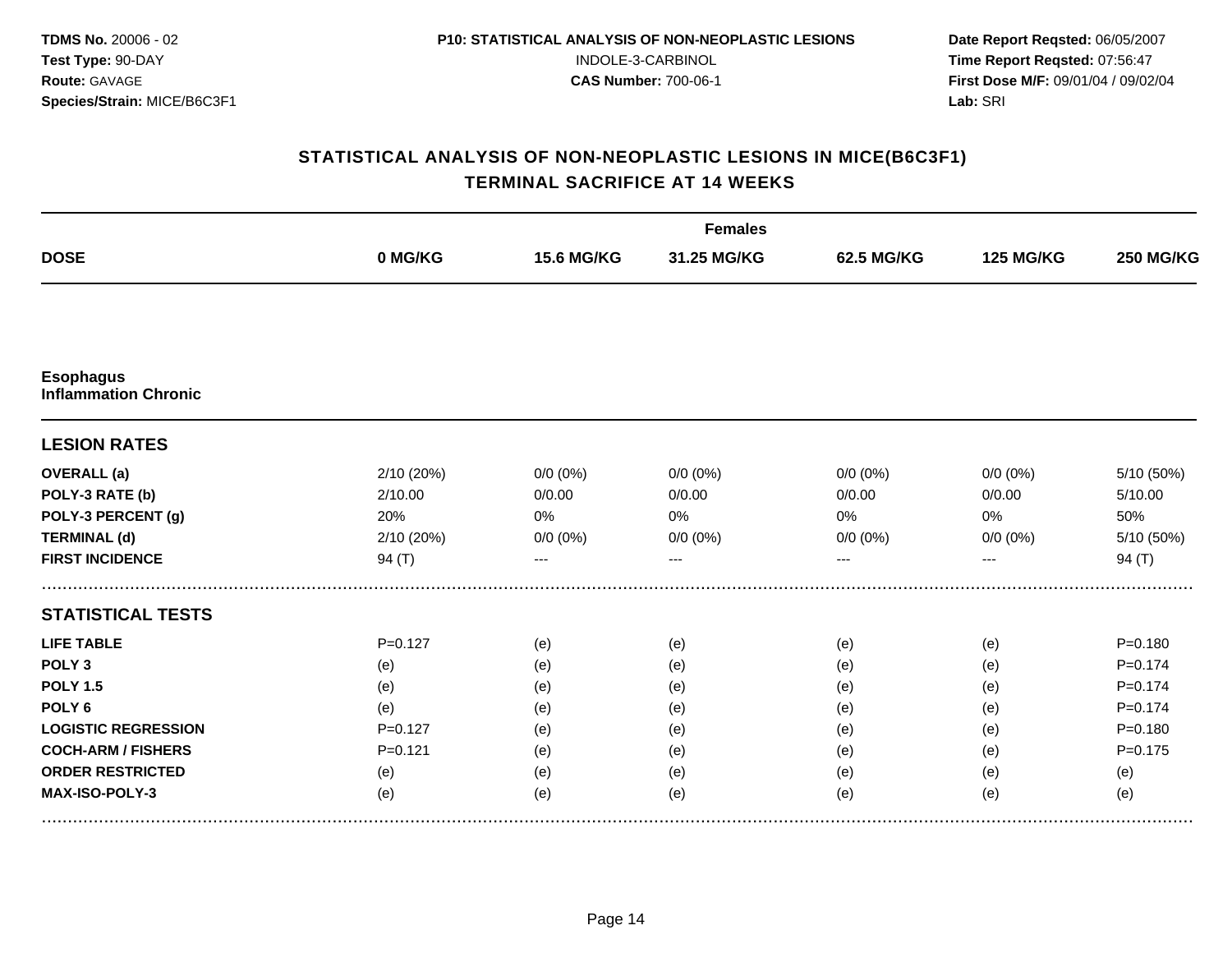|                                                       |             |                   | <b>Females</b> |             |                  |                  |
|-------------------------------------------------------|-------------|-------------------|----------------|-------------|------------------|------------------|
| <b>DOSE</b>                                           | 0 MG/KG     | <b>15.6 MG/KG</b> | 31.25 MG/KG    | 62.5 MG/KG  | <b>125 MG/KG</b> | <b>250 MG/KG</b> |
|                                                       |             |                   |                |             |                  |                  |
| <b>Harderian Gland</b><br><b>Inflammation Chronic</b> |             |                   |                |             |                  |                  |
| <b>LESION RATES</b>                                   |             |                   |                |             |                  |                  |
| <b>OVERALL</b> (a)                                    | $0/10(0\%)$ | $0/0 (0\%)$       | $0/0(0\%)$     | $0/0 (0\%)$ | $0/0 (0\%)$      | 1/10 (10%)       |
| POLY-3 RATE (b)                                       | 0/10.00     | 0/0.00            | 0/0.00         | 0/0.00      | 0/0.00           | 1/10.00          |
| POLY-3 PERCENT (g)                                    | 0%          | 0%                | 0%             | 0%          | 0%               | 10%              |
| <b>TERMINAL (d)</b>                                   | $0/10(0\%)$ | $0/0 (0\%)$       | $0/0 (0\%)$    | $0/0 (0\%)$ | $0/0 (0\%)$      | 1/10 (10%)       |
| <b>FIRST INCIDENCE</b>                                | ---         | ---               | ---            | ---         | ---              | 94 $(T)$         |
| <b>STATISTICAL TESTS</b>                              |             |                   |                |             |                  |                  |
| <b>LIFE TABLE</b>                                     | $P = 0.309$ | (e)               | (e)            | (e)         | (e)              | $P = 0.500$      |
| POLY <sub>3</sub>                                     | (e)         | (e)               | (e)            | (e)         | (e)              | $P = 0.500$      |
| <b>POLY 1.5</b>                                       | (e)         | (e)               | (e)            | (e)         | (e)              | $P = 0.500$      |
| POLY <sub>6</sub>                                     | (e)         | (e)               | (e)            | (e)         | (e)              | $P = 0.500$      |
| <b>LOGISTIC REGRESSION</b>                            | (e)         | (e)               | (e)            | (e)         | (e)              | $P = 0.500$      |
| <b>COCH-ARM / FISHERS</b>                             | $P = 0.304$ | (e)               | (e)            | (e)         | (e)              | $P = 0.500$      |
| <b>ORDER RESTRICTED</b>                               | (e)         | (e)               | (e)            | (e)         | (e)              | (e)              |
| MAX-ISO-POLY-3                                        | (e)         | (e)               | (e)            | (e)         | (e)              | (e)              |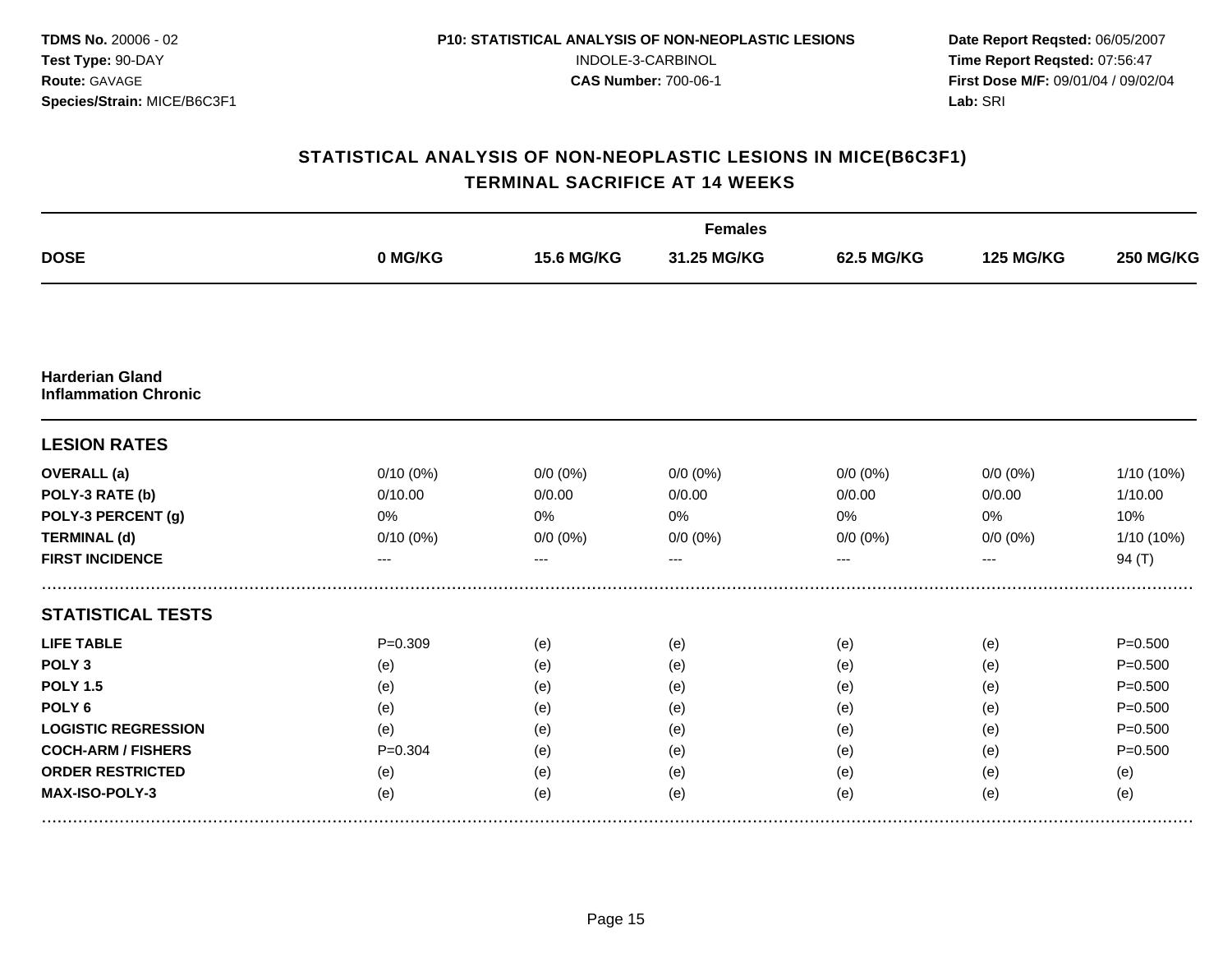|                                       |             |                   | <b>Females</b> |                   |                  |                  |
|---------------------------------------|-------------|-------------------|----------------|-------------------|------------------|------------------|
| <b>DOSE</b>                           | 0 MG/KG     | <b>15.6 MG/KG</b> | 31.25 MG/KG    | <b>62.5 MG/KG</b> | <b>125 MG/KG</b> | <b>250 MG/KG</b> |
|                                       |             |                   |                |                   |                  |                  |
| Lymph Node, Mandibular<br>Hyperplasia |             |                   |                |                   |                  |                  |
| <b>LESION RATES</b>                   |             |                   |                |                   |                  |                  |
| <b>OVERALL</b> (a)                    | 3/10(30%)   | $0/0 (0\%)$       | $0/0(0\%)$     | $0/0(0\%)$        | $0/0 (0\%)$      | 4/10 (40%)       |
| POLY-3 RATE (b)                       | 3/10.00     | 0/0.00            | 0/0.00         | 0/0.00            | 0/0.00           | 4/10.00          |
| POLY-3 PERCENT (g)                    | 30%         | 0%                | 0%             | 0%                | 0%               | 40%              |
| <b>TERMINAL (d)</b>                   | 3/10 (30%)  | $0/0 (0\%)$       | $0/0 (0\%)$    | $0/0 (0\%)$       | $0/0 (0\%)$      | 4/10 (40%)       |
| <b>FIRST INCIDENCE</b>                | 94 $(T)$    | ---               | ---            | ---               | ---              | 94 $(T)$         |
| <b>STATISTICAL TESTS</b>              |             |                   |                |                   |                  |                  |
| <b>LIFE TABLE</b>                     | $P = 0.410$ | (e)               | (e)            | (e)               | (e)              | $P = 0.500$      |
| POLY <sub>3</sub>                     | (e)         | (e)               | (e)            | (e)               | (e)              | $P = 0.500$      |
| <b>POLY 1.5</b>                       | (e)         | (e)               | (e)            | (e)               | (e)              | $P = 0.500$      |
| POLY <sub>6</sub>                     | (e)         | (e)               | (e)            | (e)               | (e)              | $P = 0.500$      |
| <b>LOGISTIC REGRESSION</b>            | $P = 0.410$ | (e)               | (e)            | (e)               | (e)              | $P = 0.500$      |
| <b>COCH-ARM / FISHERS</b>             | $P = 0.407$ | (e)               | (e)            | (e)               | (e)              | $P = 0.500$      |
| <b>ORDER RESTRICTED</b>               | (e)         | (e)               | (e)            | (e)               | (e)              | (e)              |
| MAX-ISO-POLY-3                        | (e)         | (e)               | (e)            | (e)               | (e)              | (e)              |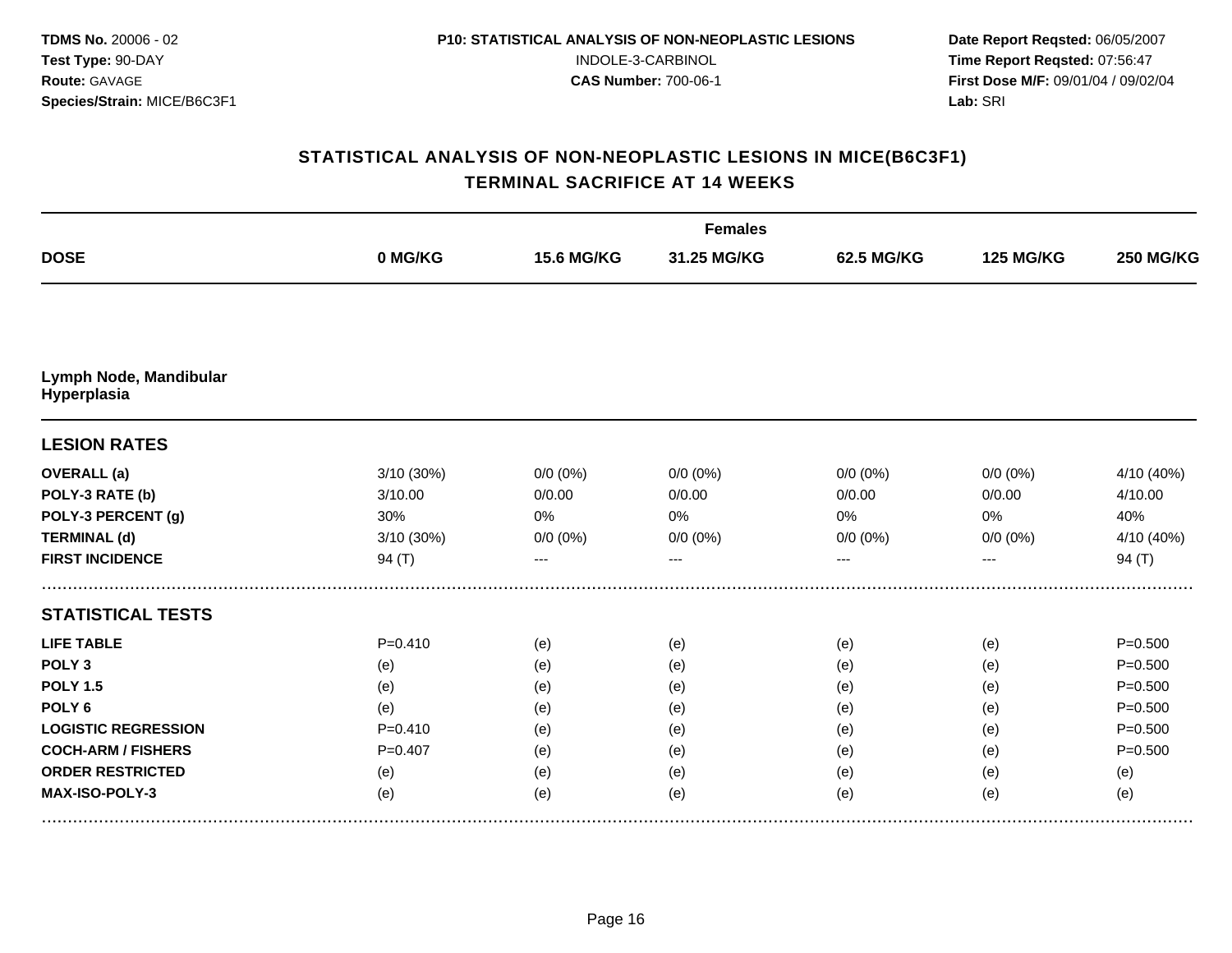|                                                        |             |                   | <b>Females</b> |             |                  |                  |
|--------------------------------------------------------|-------------|-------------------|----------------|-------------|------------------|------------------|
| <b>DOSE</b>                                            | 0 MG/KG     | <b>15.6 MG/KG</b> | 31.25 MG/KG    | 62.5 MG/KG  | <b>125 MG/KG</b> | <b>250 MG/KG</b> |
|                                                        |             |                   |                |             |                  |                  |
| Lymph Node, Mandibular<br><b>Infiltration Cellular</b> |             |                   |                |             |                  |                  |
| <b>LESION RATES</b>                                    |             |                   |                |             |                  |                  |
| <b>OVERALL</b> (a)                                     | 3/10 (30%)  | $0/0 (0\%)$       | $0/0 (0\%)$    | $0/0 (0\%)$ | $0/0 (0\%)$      | 3/10 (30%)       |
| POLY-3 RATE (b)                                        | 3/10.00     | 0/0.00            | 0/0.00         | 0/0.00      | 0/0.00           | 3/10.00          |
| POLY-3 PERCENT (g)                                     | 30%         | 0%                | 0%             | 0%          | 0%               | 30%              |
| <b>TERMINAL (d)</b>                                    | 3/10 (30%)  | $0/0 (0\%)$       | $0/0 (0\%)$    | $0/0 (0\%)$ | $0/0 (0\%)$      | 3/10 (30%)       |
| <b>FIRST INCIDENCE</b>                                 | 94 $(T)$    | ---               | ---            | ---         | ---              | 94 $(T)$         |
| <b>STATISTICAL TESTS</b>                               |             |                   |                |             |                  |                  |
| <b>LIFE TABLE</b>                                      | $P = 0.594$ | (e)               | (e)            | (e)         | (e)              | $P = 0.683$      |
| POLY <sub>3</sub>                                      | (e)         | (e)               | (e)            | (e)         | (e)              | $P = 0.678$      |
| <b>POLY 1.5</b>                                        | (e)         | (e)               | (e)            | (e)         | (e)              | $P = 0.678$      |
| POLY <sub>6</sub>                                      | (e)         | (e)               | (e)            | (e)         | (e)              | $P = 0.678$      |
| <b>LOGISTIC REGRESSION</b>                             | $P = 0.594$ | (e)               | (e)            | (e)         | (e)              | $P = 0.683$      |
| <b>COCH-ARM / FISHERS</b>                              | $P = 0.596$ | (e)               | (e)            | (e)         | (e)              | P=0.686N         |
| <b>ORDER RESTRICTED</b>                                | (e)         | (e)               | (e)            | (e)         | (e)              | (e)              |
| MAX-ISO-POLY-3                                         | (e)         | (e)               | (e)            | (e)         | (e)              | (e)              |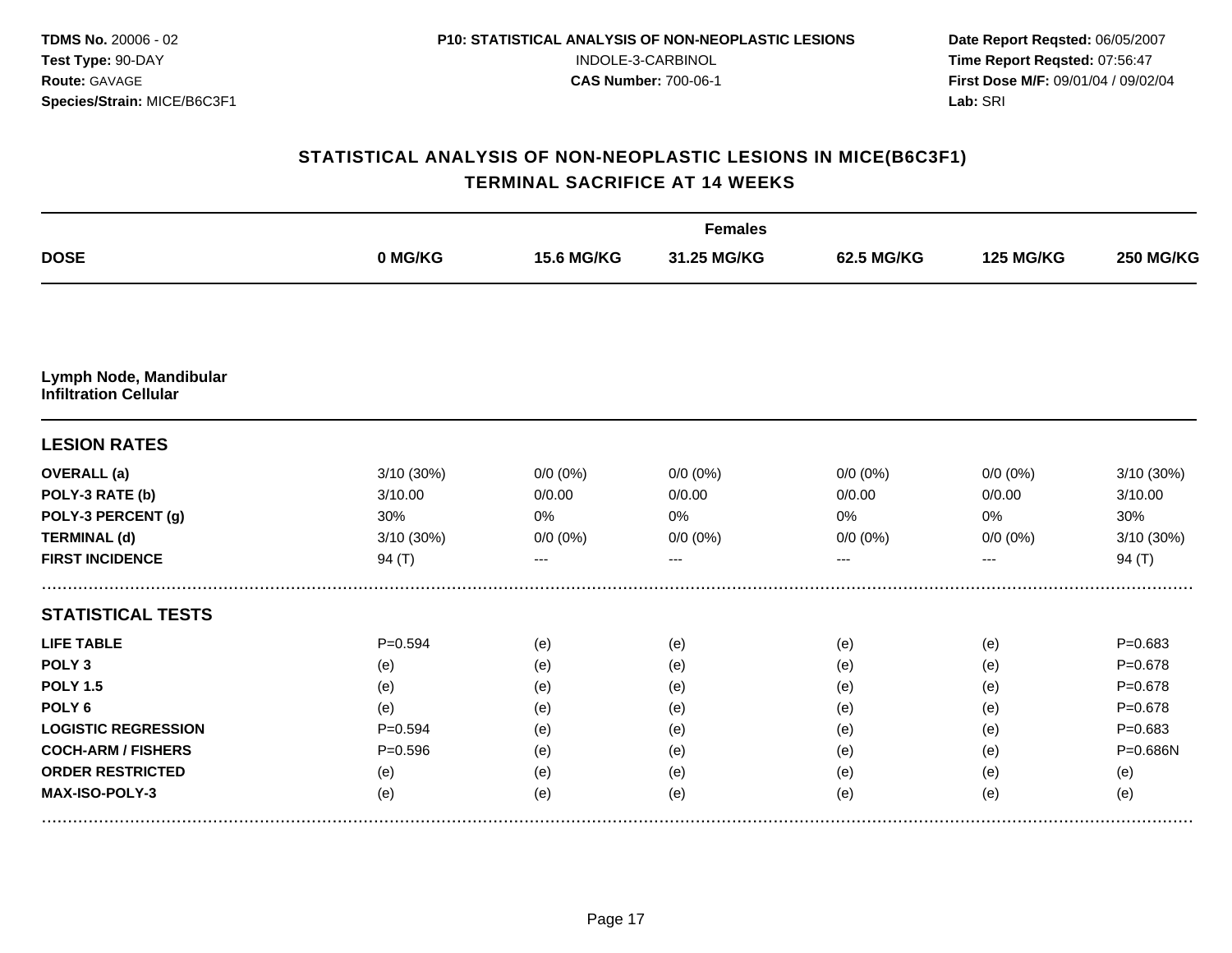|                                                           |              |                   | <b>Females</b> |                   |                  |                  |
|-----------------------------------------------------------|--------------|-------------------|----------------|-------------------|------------------|------------------|
| <b>DOSE</b>                                               | 0 MG/KG      | <b>15.6 MG/KG</b> | 31.25 MG/KG    | <b>62.5 MG/KG</b> | <b>125 MG/KG</b> | <b>250 MG/KG</b> |
|                                                           |              |                   |                |                   |                  |                  |
| <b>Lymph Node, Mesenteric</b><br><b>Necrosis Lymphoid</b> |              |                   |                |                   |                  |                  |
| <b>LESION RATES</b>                                       |              |                   |                |                   |                  |                  |
| <b>OVERALL</b> (a)                                        | 1/10 (10%)   | $0/10(0\%)$       | $0/9(0\%)$     | $0/10(0\%)$       | $0/10(0\%)$      | $0/10(0\%)$      |
| POLY-3 RATE (b)                                           | 1/10.00      | 0/10.00           | 0/9.00         | 0/10.00           | 0/10.00          | 0/10.00          |
| POLY-3 PERCENT (g)                                        | 10%          | 0%                | 0%             | 0%                | $0\%$            | 0%               |
| <b>TERMINAL (d)</b>                                       | 1/10 (10%)   | $0/10(0\%)$       | $0/9(0\%)$     | $0/10(0\%)$       | $0/10(0\%)$      | $0/10(0\%)$      |
| <b>FIRST INCIDENCE</b>                                    | 94 $(T)$     |                   |                |                   |                  | ---              |
| <b>STATISTICAL TESTS</b>                                  |              |                   |                |                   |                  |                  |
| <b>LIFE TABLE</b>                                         | $P = 0.413N$ | $P = 0.500N$      | $P = 0.521N$   | $P = 0.500N$      | $P = 0.500N$     | P=0.500N         |
| POLY <sub>3</sub>                                         | $P = 0.413N$ | $P = 0.500N$      | $P = 0.521N$   | $P = 0.500N$      | $P = 0.500N$     | $P = 0.500N$     |
| <b>POLY 1.5</b>                                           | $P = 0.413N$ | $P = 0.500N$      | $P = 0.521N$   | $P = 0.500N$      | $P = 0.500N$     | P=0.500N         |
| POLY <sub>6</sub>                                         | $P = 0.413N$ | $P = 0.500N$      | $P = 0.521N$   | $P = 0.500N$      | $P = 0.500N$     | $P = 0.500N$     |
| <b>LOGISTIC REGRESSION</b>                                | $P = 0.413N$ | (e)               | (e)            | (e)               | (e)              | (e)              |
| <b>COCH-ARM / FISHERS</b>                                 | $P = 0.412N$ | $P = 0.500N$      | $P = 0.526N$   | P=0.500N          | $P = 0.500N$     | $P = 0.500N$     |
| <b>ORDER RESTRICTED</b>                                   | $P = 0.065N$ | (e)               | (e)            | (e)               | (e)              | (e)              |
| MAX-ISO-POLY-3                                            | P=0.076N     | (e)               | (e)            | (e)               | (e)              | (e)              |
|                                                           |              |                   |                |                   |                  |                  |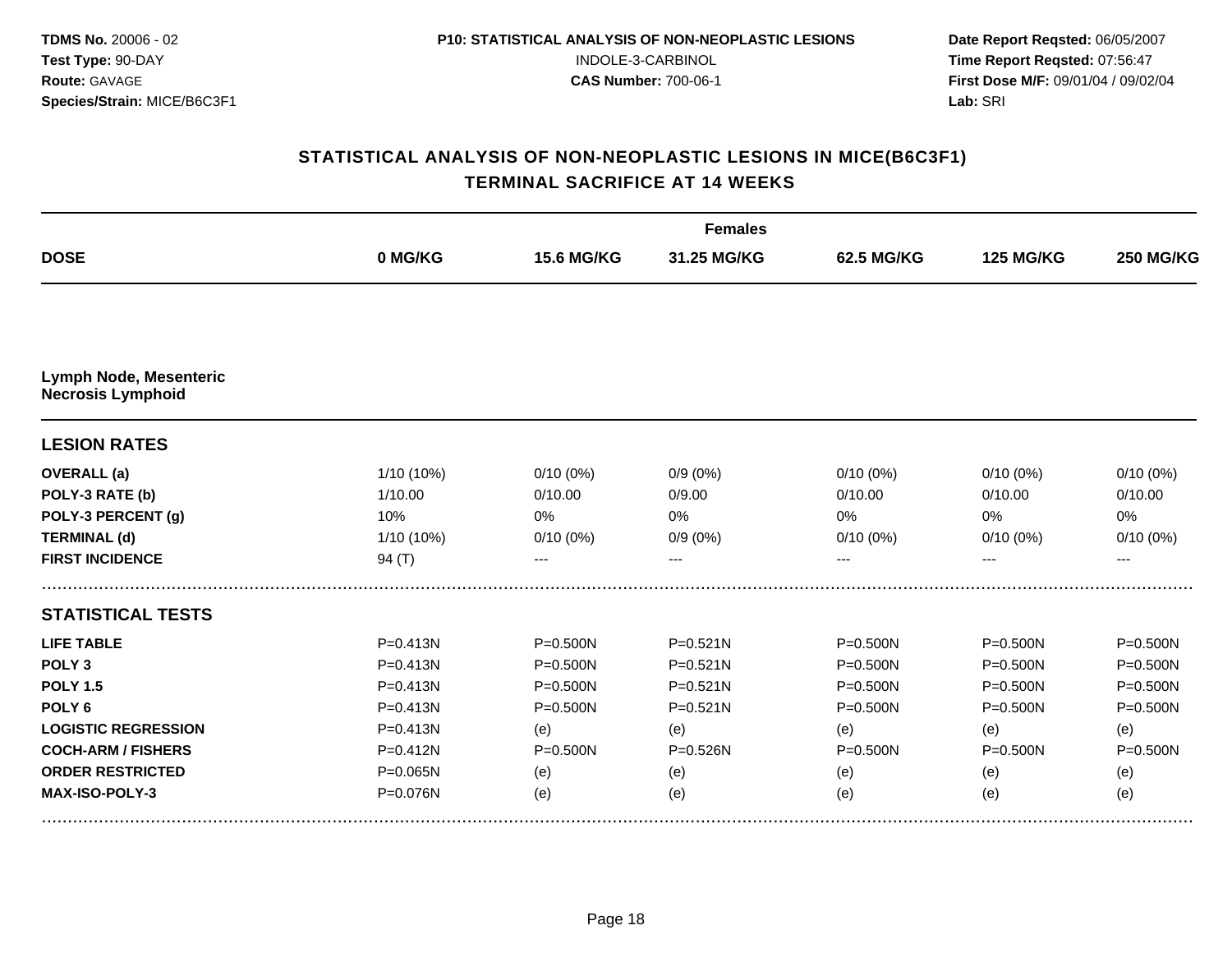|             |                   | <b>Females</b> |             |                  |                  |
|-------------|-------------------|----------------|-------------|------------------|------------------|
| 0 MG/KG     | <b>15.6 MG/KG</b> | 31.25 MG/KG    | 62.5 MG/KG  | <b>125 MG/KG</b> | <b>250 MG/KG</b> |
|             |                   |                |             |                  |                  |
|             |                   |                |             |                  |                  |
|             |                   |                |             |                  |                  |
| 2/10 (20%)  | $0/0 (0\%)$       | $0/0 (0\%)$    | $0/0 (0\%)$ | $0/0 (0\%)$      | 2/10 (20%)       |
| 2/10.00     | 0/0.00            | 0/0.00         | 0/0.00      | 0/0.00           | 2/10.00          |
| 20%         | 0%                | 0%             | 0%          | 0%               | 20%              |
| 2/10 (20%)  | $0/0 (0\%)$       | $0/0 (0\%)$    | $0/0 (0\%)$ | $0/0 (0\%)$      | 2/10 (20%)       |
| 94 (T)      | ---               | ---            | ---         | ---              | 94 $(T)$         |
|             |                   |                |             |                  |                  |
| $P = 0.607$ | (e)               | (e)            | (e)         | (e)              | $P=0.707$        |
| (e)         | (e)               | (e)            | (e)         | (e)              | $P=0.702$        |
| (e)         | (e)               | (e)            | (e)         | (e)              | $P=0.702$        |
| (e)         | (e)               | (e)            | (e)         | (e)              | $P=0.702$        |
| $P = 0.607$ | (e)               | (e)            | (e)         | (e)              | $P = 0.707$      |
| $P = 0.610$ | (e)               | (e)            | (e)         | (e)              | P=0.709N         |
| (e)         | (e)               | (e)            | (e)         | (e)              | (e)              |
| (e)         | (e)               | (e)            | (e)         | (e)              | (e)              |
|             |                   |                |             |                  |                  |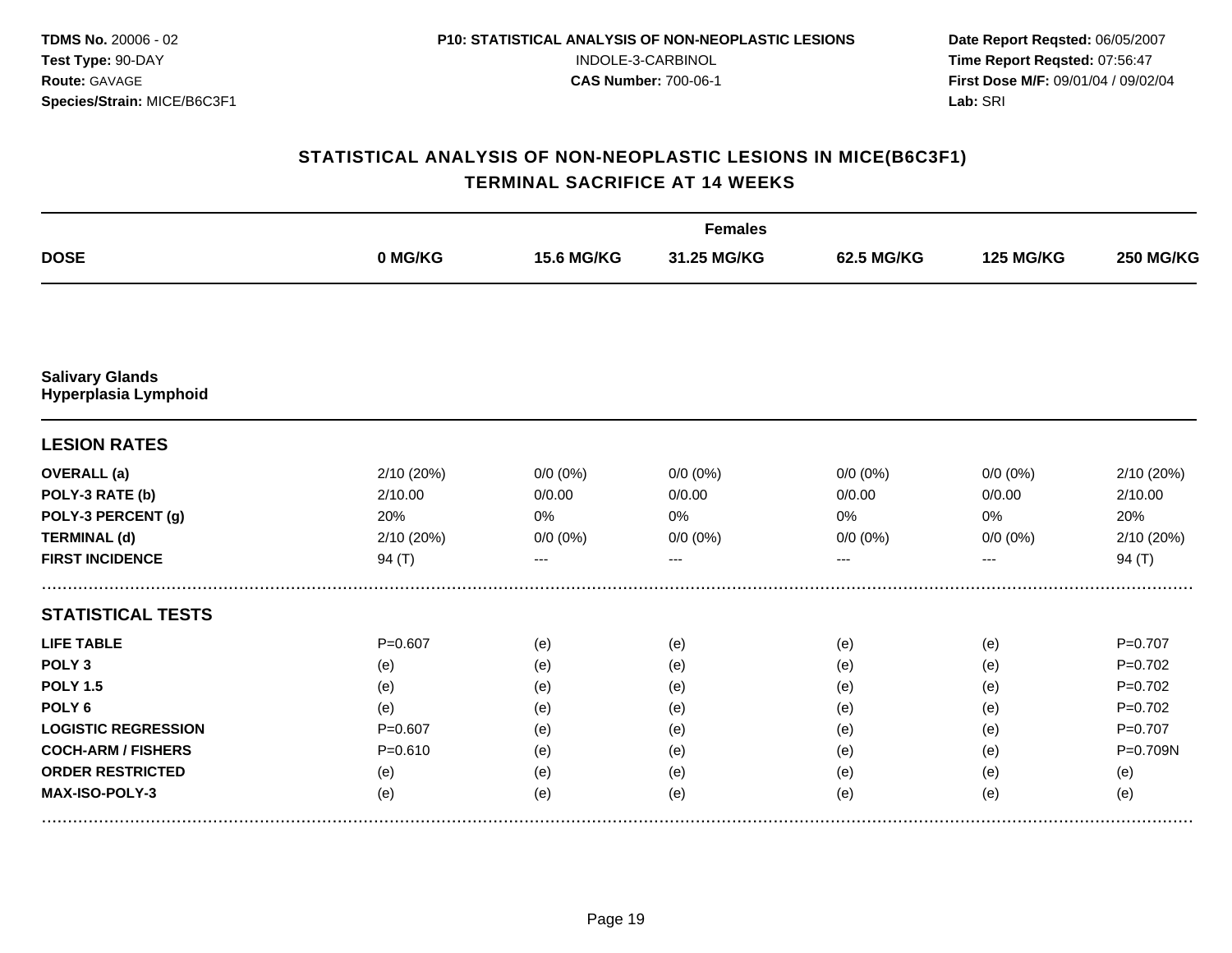|                                                          |            |                   | <b>Females</b> |                   |                  |                  |  |  |
|----------------------------------------------------------|------------|-------------------|----------------|-------------------|------------------|------------------|--|--|
| <b>DOSE</b>                                              | 0 MG/KG    | <b>15.6 MG/KG</b> | 31.25 MG/KG    | <b>62.5 MG/KG</b> | <b>125 MG/KG</b> | <b>250 MG/KG</b> |  |  |
|                                                          |            |                   |                |                   |                  |                  |  |  |
| <b>Spleen</b><br><b>Hematopoietic Cell Proliferation</b> |            |                   |                |                   |                  |                  |  |  |
| <b>LESION RATES</b>                                      |            |                   |                |                   |                  |                  |  |  |
| <b>OVERALL</b> (a)                                       | 2/10(20%)  | 1/1 (100%)        | $0/0 (0\%)$    | $0/0(0\%)$        | $0/0 (0\%)$      | $0/10(0\%)$      |  |  |
| POLY-3 RATE (b)                                          | 2/10.00    | 1/1.00            | 0/0.00         | 0/0.00            | 0/0.00           | 0/10.00          |  |  |
| POLY-3 PERCENT (g)                                       | 20%        | 100%              | 0%             | 0%                | 0%               | 0%               |  |  |
| <b>TERMINAL (d)</b>                                      | 2/10 (20%) | 1/1 (100%)        | $0/0 (0\%)$    | $0/0 (0\%)$       | $0/0 (0\%)$      | $0/10(0\%)$      |  |  |
| <b>FIRST INCIDENCE</b>                                   | 94 $(T)$   | 94 $(T)$          | ---            |                   | ---              | ---              |  |  |
| <b>STATISTICAL TESTS</b>                                 |            |                   |                |                   |                  |                  |  |  |
| <b>LIFE TABLE</b>                                        | P=0.084N   | $P = 0.305$       | (e)            | (e)               | (e)              | P=0.234N         |  |  |
| POLY <sub>3</sub>                                        | (e)        | $P = 0.286$       | (e)            | (e)               | (e)              | $P = 0.227N$     |  |  |
| <b>POLY 1.5</b>                                          | (e)        | $P = 0.286$       | (e)            | (e)               | (e)              | P=0.227N         |  |  |
| POLY <sub>6</sub>                                        | (e)        | $P = 0.286$       | (e)            | (e)               | (e)              | P=0.227N         |  |  |
| <b>LOGISTIC REGRESSION</b>                               | P=0.084N   | $P = 0.305$       | (e)            | (e)               | (e)              | (e)              |  |  |
| <b>COCH-ARM / FISHERS</b>                                | P=0.079N   | $P=0.273$         | (e)            | (e)               | (e)              | $P = 0.237N$     |  |  |
| <b>ORDER RESTRICTED</b>                                  | (e)        | (e)               | (e)            | (e)               | (e)              | (e)              |  |  |
| MAX-ISO-POLY-3                                           | (e)        | (e)               | (e)            | (e)               | (e)              | (e)              |  |  |